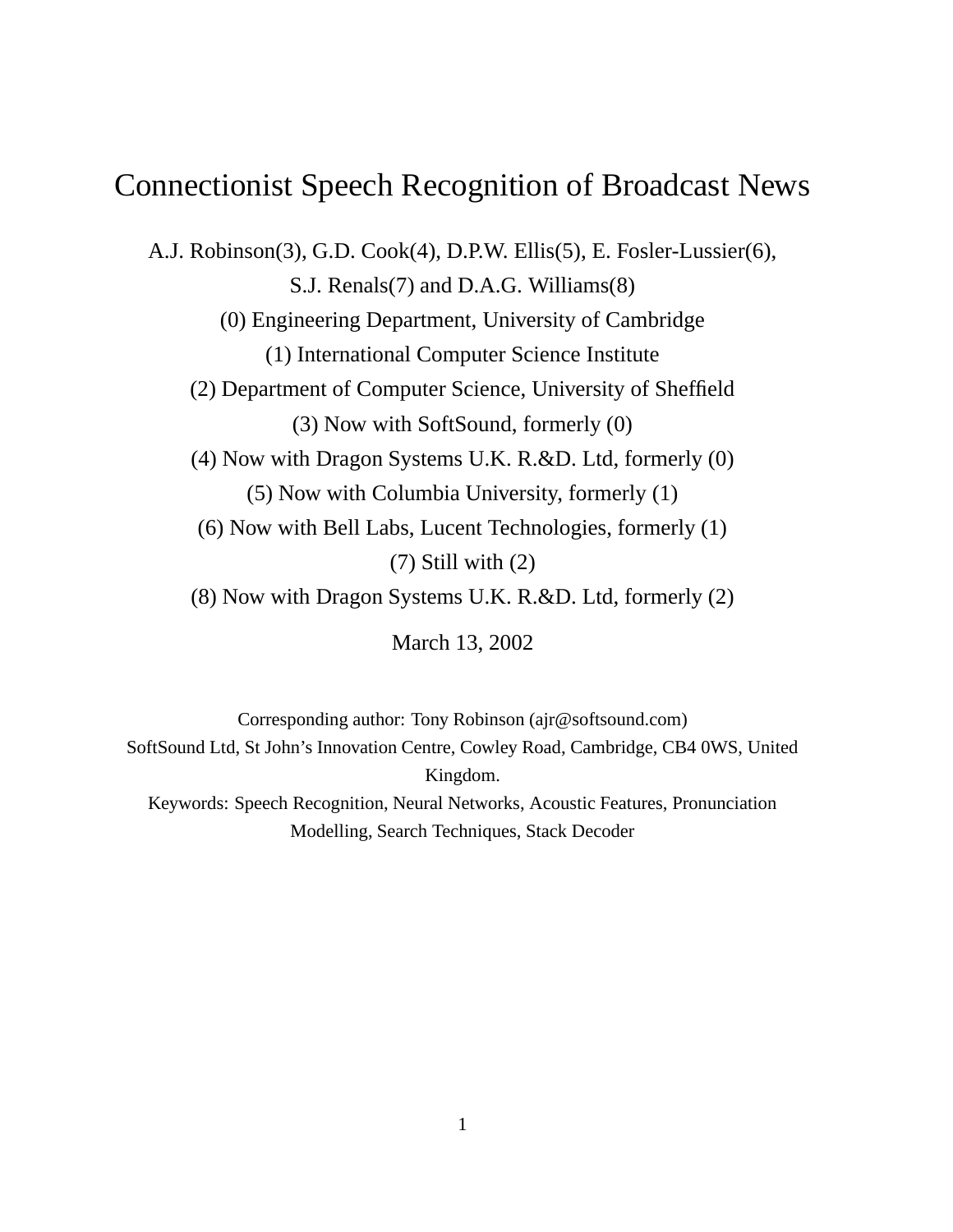#### **Abstract**

This paper describes connectionist techniques for recognition of Broadcast News. The fundamental difference between connectionist systems and more conventional mixture-of-Gaussian systems is that connectionist models directly estimate posterior probabilities as opposed to likelihoods. Access to posterior probabilities has enabled us to develop a number of novel approaches to confidence estimation, pronunciation modelling and search. In addition we have investigated a new feature extraction technique based on the modulationfiltered spectrogram, and methods for combining multiple information sources. We have incorporated all of these techniques into a system for the transcription of Broadcast News, and we present results on the 1998 DARPA Hub-4E Broadcast News evaluation data.

### **1 Introduction**

This paper describes recent advances in a set of interrelated techniques collectively referred to as "Connectionist Speech Recognition". Specifically, it describes those advances made by the SPRACH consortium<sup>1</sup> that we have incorporated into our large vocabulary recognition system. Our system uses connectionist, or neural, networks for acoustic modelling, and this single change from the conventional architecture has led us to investigate new models and algorithms for other components in the speech recognition process. It is the aim of this paper to describe the differences between our system and those of others, both to explain the advantages and disadvantages of the connectionist approach and also to facilitate the transfer of the advances we have made under the connectionist framework to other speech recognition methodologies.

We are concerned with the transcription of North American Broadcast News. This domain, and the associated evaluation programme, is described by Pallett (2000). The final systems in the paper are trained with the full 200 hour Broadcast News acoustic training set released by NIST (containing 142 hours of speech), although the development systems reported through the paper have been trained on approximately half of this data (except where noted). For development we have used the 1997 evaluation data released by NIST (termed Hub-4E-97); for rapid turnaround of experiments we also defined a 173 utterance subset with a duration of approximately 30 minutes, termed Hub-4E-97-subset. This subset results in a slightly higher word error rate (WER) than the full Hub-4E-97 data set. Language models for all experiments were constructed from the transcripts of the acoustic training data (about 1 million words), 150 million words of broadcast news transcripts covering 1992–96, and a variety of newspaper and newswire sources. Unless otherwise stated our systems operated with a vocabulary of 65,532 words and a trigram language model.

<sup>1</sup>http://tcts.fpms.ac.be/sprach/sprach.html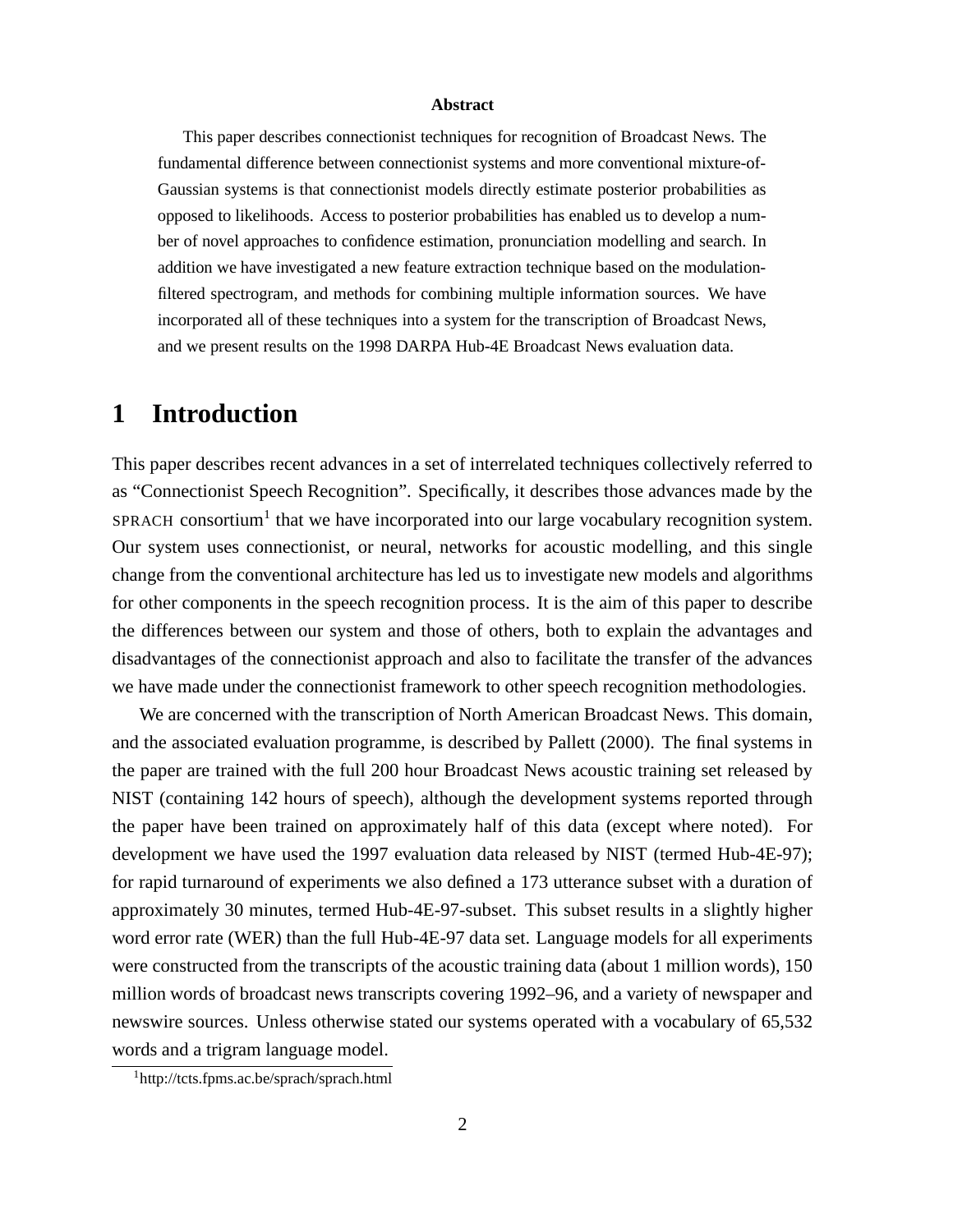The paper is organised as follows: section 2 briefly outlines the connectionist approach to speech recognition, showing how we estimate a stream of posterior probabilities of phone occurrence. This approach is particularly amenable to the incorporation of novel features and we describe the modulation-filtered spectrogram (MSG) features and their benefits in section 3. Another pleasing feature of the connectionist stream-of-probabilities approach has been a computationally efficient means of computing confidence levels that is discussed in section 4. These confidences are applied to the task of pronunciation modelling in section 5. Over the past five years we have developed two new search algorithms based on the stack decoder and these are described in section 6. Finally, all these elements are combined into a complete system that is applied to the Broadcast News domain in section 7.

### **2 Connectionist speech recognition**

We use the phrase "connectionist speech recognition" to refer to the use of connectionist models, or artificial neural networks, as acoustic modelling in a speech recognition system (Bourlard and Morgan 1994). The acoustic model in a "traditional", generative hidden Markov model (HMM) system is typically composed of a mixture of Gaussian densities and trained to estimate the probability that a given state,  $q_k$ , emitted the observation,  $\mathbf{x}^t$ , *i.e.*,  $P(\mathbf{x}^t | q_k)$ . However, an alternative approach is to model  $P(q_k|\mathbf{x}^t)$ , relating the two as:

$$
P(q_k|\mathbf{x}^t) = \frac{P(\mathbf{x}^t|q_k)P(q_k)}{P(\mathbf{x}^t)} \tag{1}
$$

Since  $P(\mathbf{x}^t)$  is independent of any given state sequence, it acts only as a scaling factor and  $P(q_k|\mathbf{x}^t)$  may be divided by  $P(q_k)$  to obtain what we refer to as a scaled likelihood,  $P(\mathbf{x}^t | q_k) / P(\mathbf{x}^t)$ . Typically, a phone class is allocated a single state  $q_k$  and so the acoustic model is required to estimate relatively few probabilities at each time frame. These posterior probabilities may be used to form a meaningful display of the speech process. Such a display is shown in figure 1 for the word sequence *one two three* with the corresponding phone sequence /w ah n t uw th r iy/. Each horizontal line in the figure corresponds to a phone,  $q_k$ , and its width is proportional to the posterior probability of the class. Phones are arranged in alphabetic order with the exception of silence (sil), which appears at the top. Time runs horizontally and the relative positions of each of the eight phones can be easily located in this example. (The most significant confusion occurs for  $/dh/$  and  $/\text{th}/$  at the start of *three*.) The diagram highlights the factorization of the speech recognition process into the task of estimating phone class posterior probabilities followed by that of finding the most probable word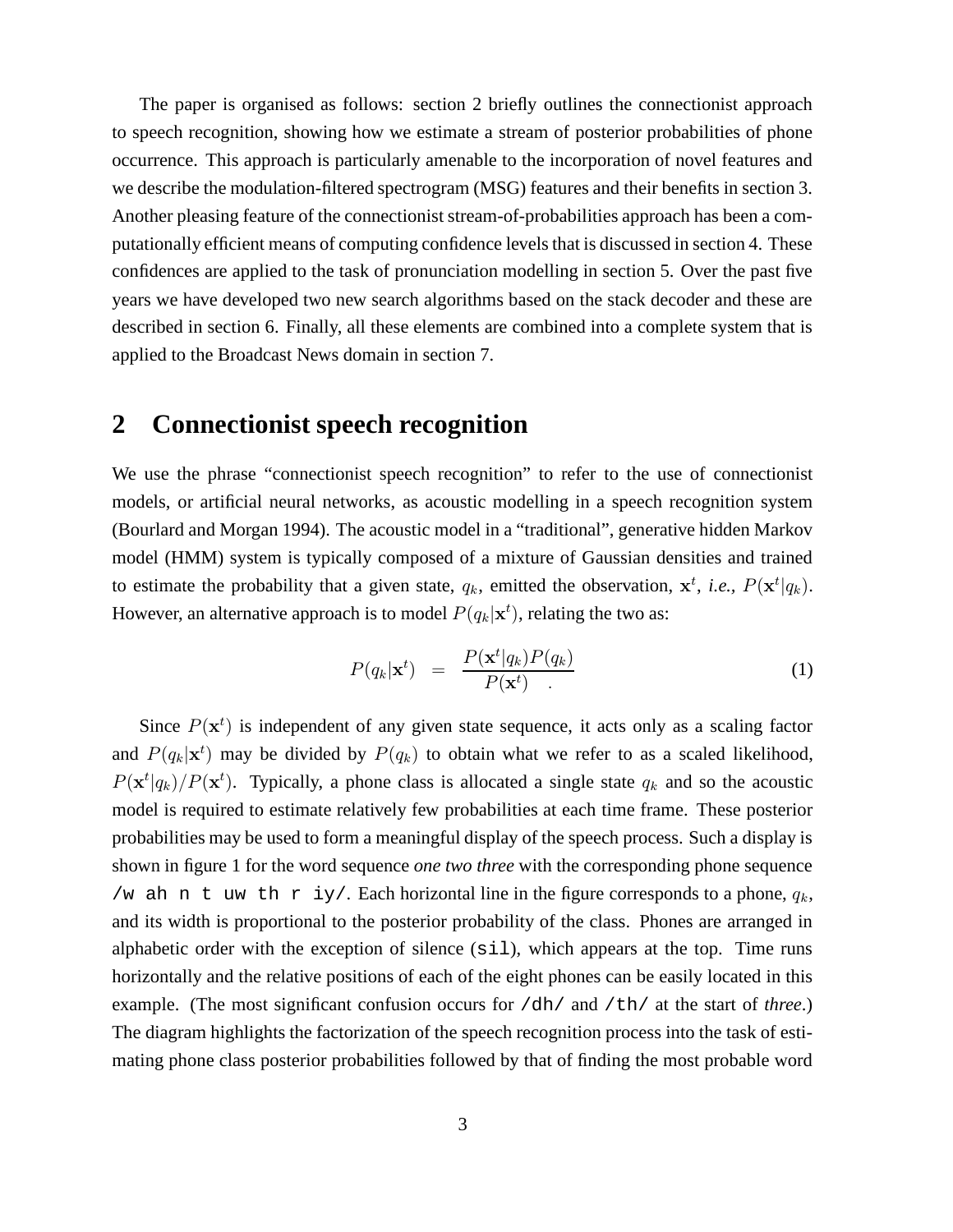

Figure 1: Phone class posterior probabilities for an instance of the word sequence *one two three*. Time follows the horizontal axis and the duration of the utterance is 1.5 seconds.

sequence. Furthermore, the existence of this intermediate stream of probabilities has proven to be useful for the combination of acoustic features, the estimation of confidence measures, the generation of new pronunciations and as a component of fast search algorithms.

### **2.1 Multi-layer perceptrons and recurrent neural networks**

We have made use of two connectionist architectures, a standard feedforward multi-layer perceptron (MLP) (Bourlard and Morgan 1994) and a recurrent neural network (RNN) (Robinson 1994). Both take acoustic features at the input, and output phone class posterior probability estimates. Traditional HMMs typically make use of a vector of acoustic features and their first and second temporal derivatives. In comparison, the connectionist acoustic models make use of more acoustic information. In the case of the MLP we commonly use a nine frame window centred on the frame of interest, *i.e.*, the sequence  $X_{t-4}^{t+4} = \{x^{t-4}, \ldots, x^{t}, \ldots, x^{t+4}\}$ . The recurrent connections of an RNN incorporate information from the start of the sequence to four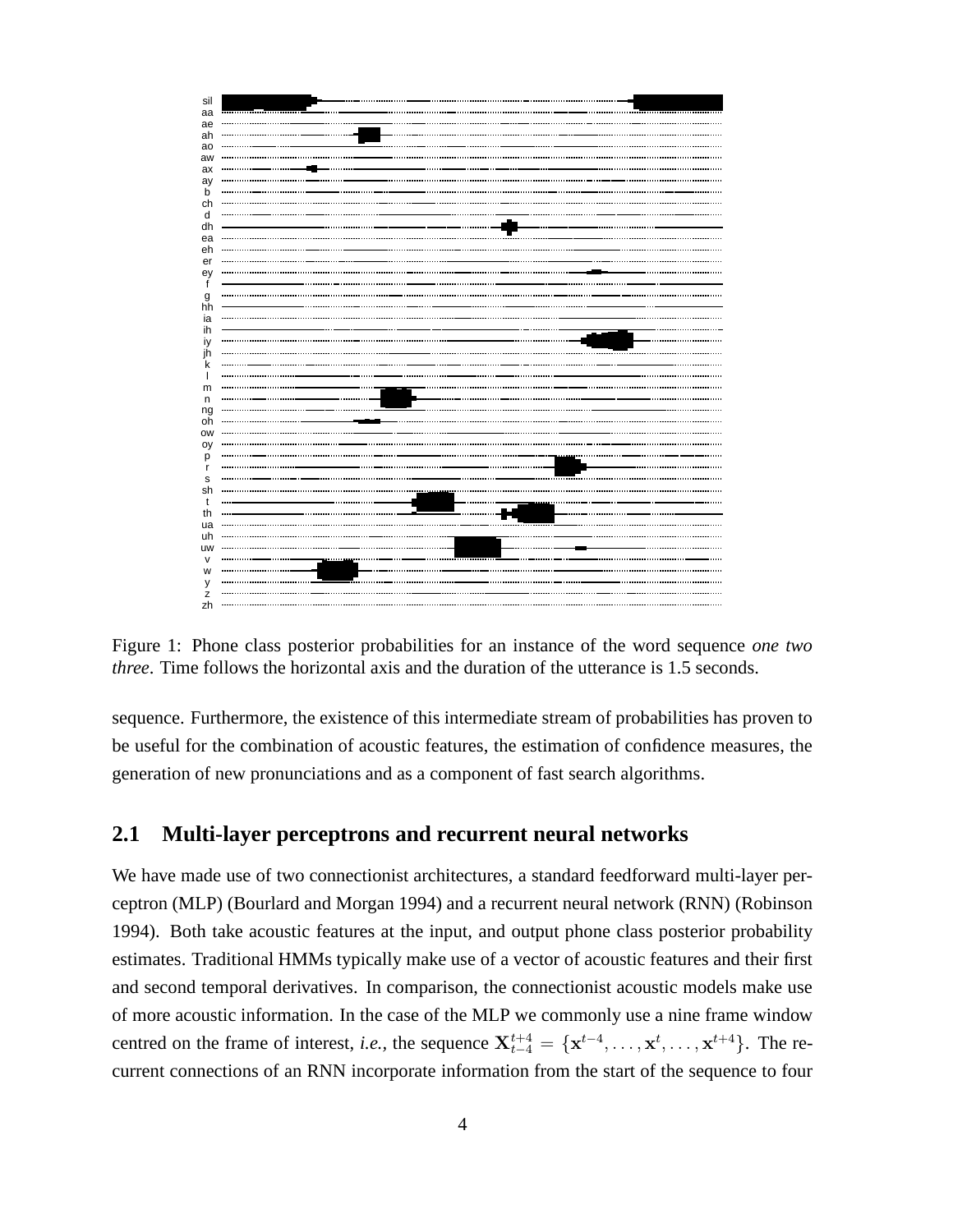frames into the future, estimating  $P(q_k|X_1^{t+4})$ .<sup>2</sup> We have used three-layer MLPs with a hidden layer of up to 8,000 units (or about 2.5 million parameters) and RNNs, which use feedback to accomplish the hidden layer processing, with a feedback vector of 256 elements (approximately 80,000 parameters). In both cases we use Viterbi training, with the network parameters estimated using stochastic gradient descent. Further details of the MLPs and RNNs that we have used, including size, format and training issues can be found in Bourlard and Morgan (1996) and Robinson et al. (1996).

In any HMM system there is a tradeoff between the number of distinct states and the amount of acoustic training data available to model each state. We have experimented with this balance and found that the connectionist models work best with fewer states (and hence more acoustic information per state) than traditional HMMs. This gives rise to a simpler probability stream to pass to the decoding stage—for most of our work we use monophone models (*i.e.,* no phonetic context), as in figure 1.

#### **2.2 Training set vs number of parameters**

Concern has previously been expressed, by ourselves and others, that our context-independent (CI) models could not easily exploit large amounts of training data for tasks such as Broadcast News. To test this, we used Perceptual Linear Prediction (PLP) (Hermansky 1990) features to train MLPs for every combination of 4 network sizes (hidden layers of 500, 1,000, 2,000 and 4,000 units) and 4 training-set sizes (corresponding to 1/8, 1/4, 1/2 and all of the 74 hours of 1997 Broadcast Newstraining data, bntrain97). The performance of these nets, measured in percentage word error rate (WER) on the Hub-4E-97-subset, is plotted as a surface in figure 2. The results show that significant gains are to be had from increasing model size in step with training data over the entire range tested. This strongly suggested that using the full 142 hours of 1997 and 1998 training data and doubling the network size once again to 8,000 hidden units should be a worthwhile effort. Using special-purpose hardware (Wawrzynek et al. 1996), this training run took 21 days, totaling some  $10^{15}$  parameter updates. Again the larger networks gave lower error rates than the smaller ones: while our best 4,000 hidden unit net achieved an error rate of 27.2% on Hub-4E-97-subset when combined with the RNN acoustic model, the error rate for the final 8,000 hidden unit net in the same conditions was 25.4%, reflecting both the increased model complexity and the improved training targets made available through the iterative relabelling of the training data with each successive acoustic model.

As training recurrent neural networks is also computationally expensive, the RNNs are also

 $2$ The use of more than one frame of context violates the usual HMM assumption that the current observation is conditionally independent of past (and future) observations given the HMM state.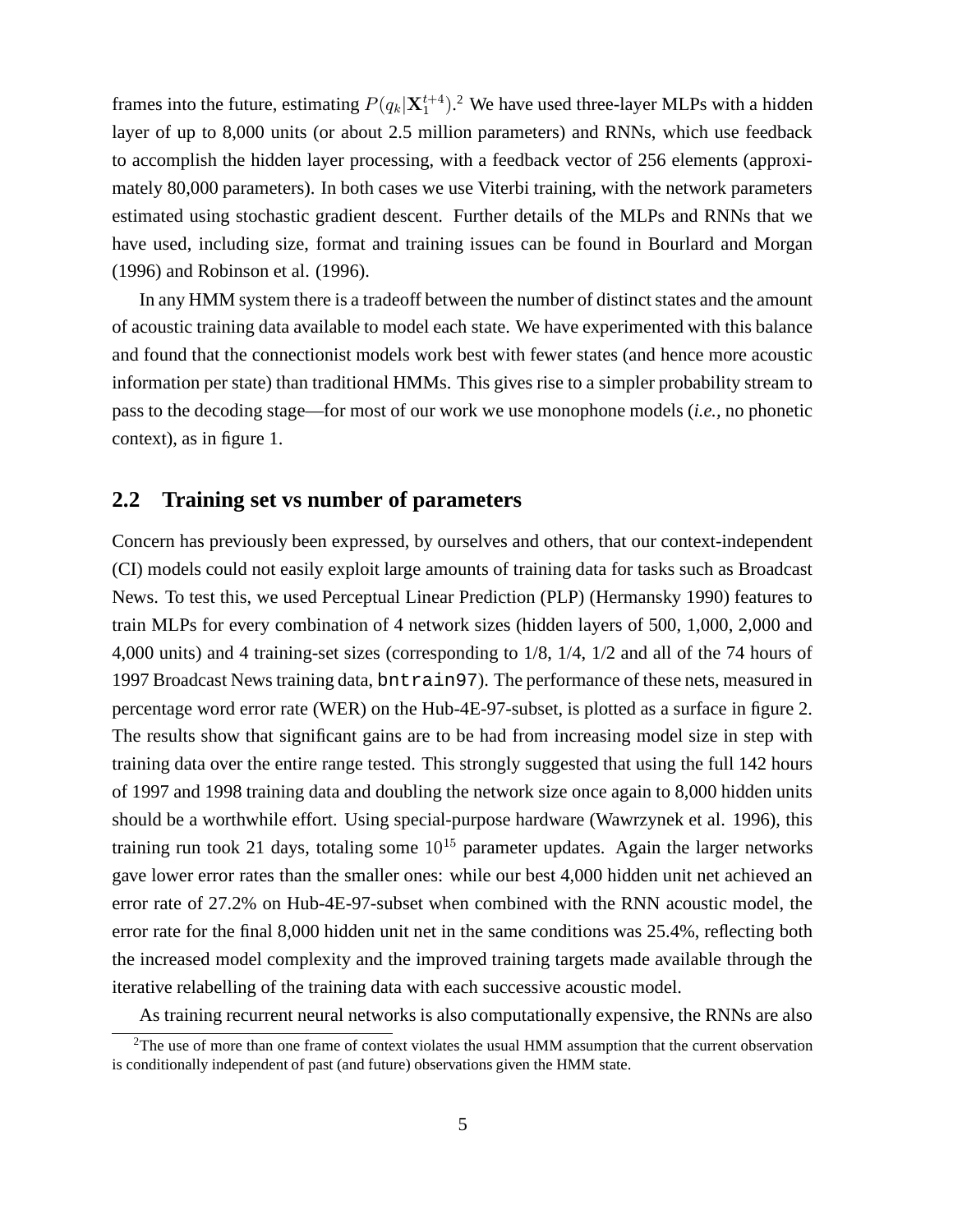WER for PLP12N nets vs. net size & training data



Figure 2: Surface plot of system word error rate as a function of the amount of training data and the hidden layer size.

trained on dedicated hardware—in this case an array of 28 TMS320C30's (33 MFLOP each) (Morgan et al. 1992). Memory limitations with this hardware have restricted the RNN size to 256 feedback units.

#### **2.3 Connectionist probability combination**

In addition to using two different network architectures, in the course of this work we have trained models using different features, on different amounts of data and representing different balances of acoustic conditions. As the RNN output is (asymmetrically) dependent on previous inputs, we often train pairs of RNNs, with one running forwards in time and the other backwards (having a dependency on all frames to the *end* of input). With all of these probability estimates, a method for combination of probability streams is necessary; the most straightforward combination is framewise. A simple linear combination is an obvious choice, but we have found that a log domain combination consistently outperforms linear ones (Hochberg et al. 1995). For a set of estimators  $P_n(q_k|\mathbf{x}^t)$ ,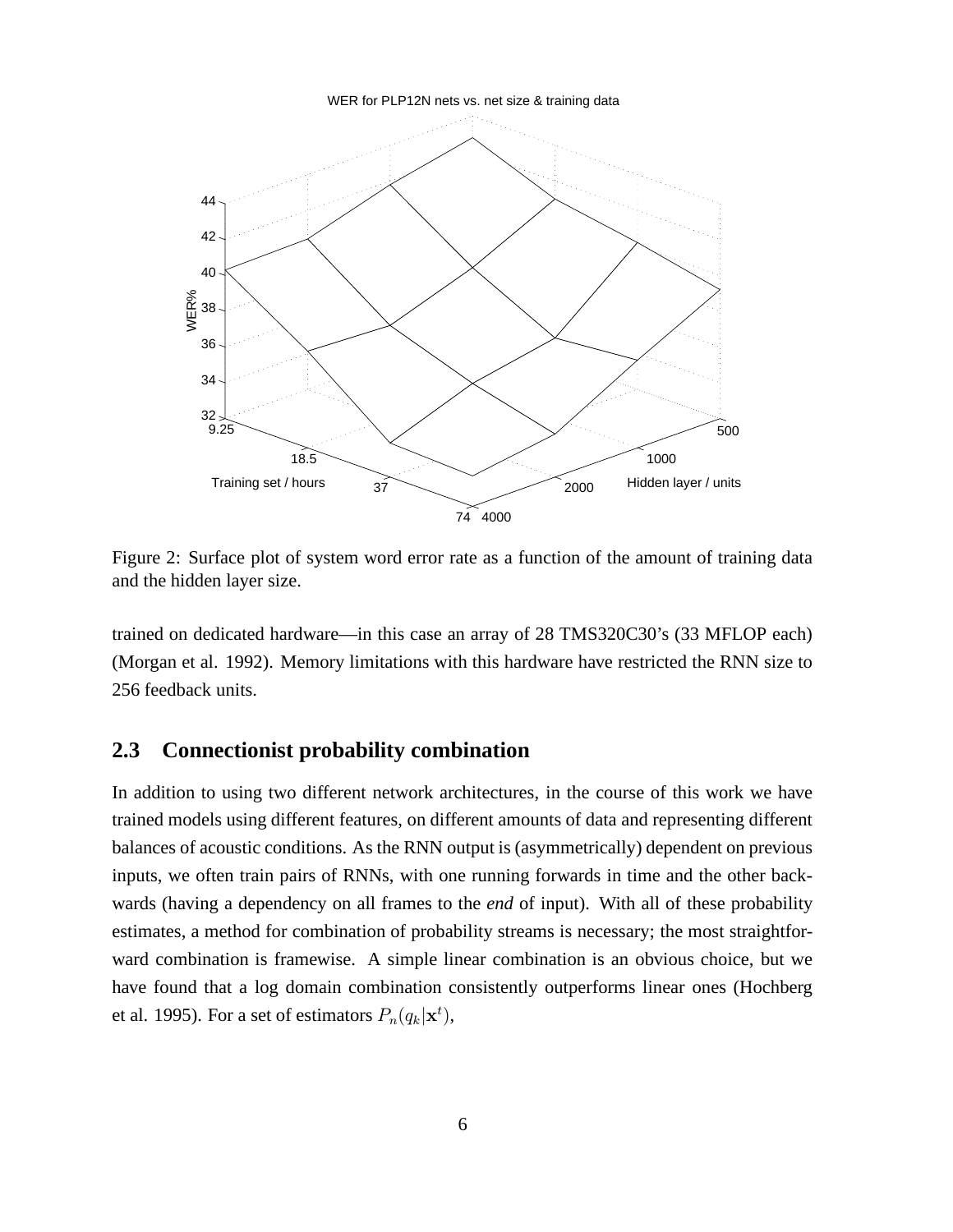$$
\log P(q_k|\mathbf{x}^t) = \frac{1}{N} \sum_{n=1}^{N} \log P_n(q_k|\mathbf{x}^t) - B,
$$
\n(2)

where B is a normalizing constant so that  $\sum_k P(q_k|\mathbf{x}^t) = 1$ . It is our experience that each extra model combined in this way reduces the number of errors made by about 8% for up to four models.

### **3 The Modulation-Filtered Spectrogram**

Two different acoustic feature sets were used in this work: the normalized cepstra derived from the modified Perceptual Linear Prediction (PLP) (Hermansky 1990) as used in the 1997 ABBOT evaluation system (Cook and Robinson 1998), and a novel representation called the modulation-filtered spectrogram (MSG) (Kingsbury 1998; Kingsbury et al. 1998).

The modulation-filtered spectrogram was developed as a representation for speech recognition robust to adverse acoustic conditions such as reverberation. It is inspired by several observations concerning the human auditory system, namely:

- the use of peripheral frequency channels whose bandwidth and spacing increase with frequency;
- within each channel, preferential sensitivity to particular modulation frequencies (e.g. below 16 Hz);
- adaptation to the signal characteristics in each channel over a short timescales on the order of hundreds of milliseconds;
- the use of multiple alternative representations for the same basic signal.

The development of MSG features originated in experience with RASTA processing (Hermansky and Morgan 1994), which also used an auditory-like spectral analysis, and achieved robustness though band-pass filtering of subband energy envelopes. In devising MSG, Kingsbury took the same basic concept of filtering in the modulation domain but experimented with a much larger range of filters, looking specifically for systems that performed well with reverberant speech and with mismatched train/test conditions. Automatic gain control was included to further normalize the characteristics within each channel, mirroring adaptation in humans.

Multiple parallel representations were initially introduced by separating the real and imaginary (quadrature) components of the complex modulation-domain band-pass filter used in early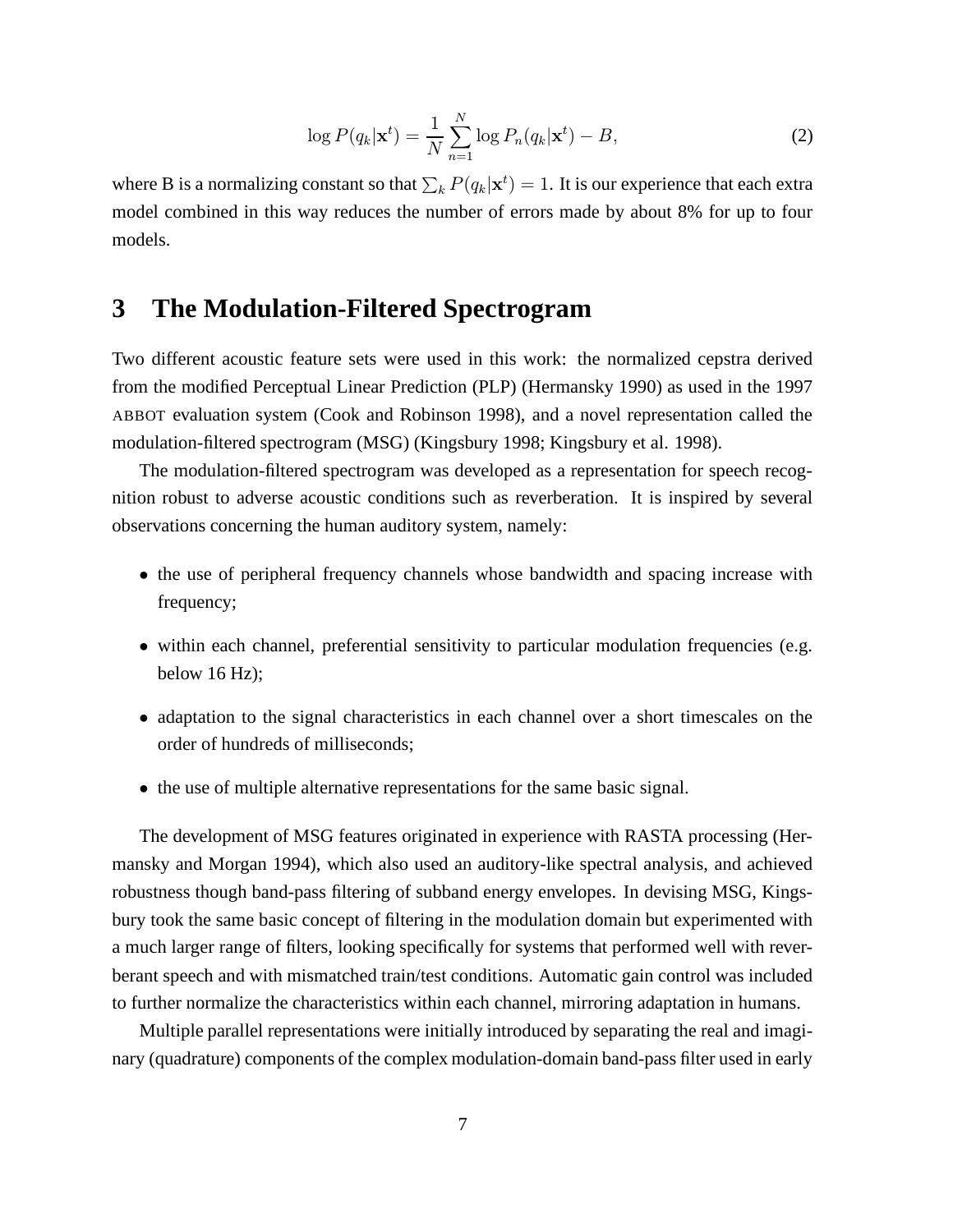prototypes. The resulting filters approximated a low-pass filter and its differential, and the considerable gains seen in using the separated components mirrors the benefits found when using the deltas of conventional features. As with all the parameters, later experiments systematically varied the filter characteristics of the two parallel banks to optimize performance. Full details of the development of each stage are presented in (Kingsbury 1998); the final form of the processing is as follows:

- 1. The speech signal is segmented into 32 ms frames with a 16 ms frame step, each frame is multiplied by a Hamming window, and the power spectrum is computed with a fast Fourier transform (FFT).
- 2. The power spectrum is accumulated into critical-band-like frequency channels via convolution with a bank of overlapping, triangular filters that have bandwidths and spacings of 1.0 Bark and cover the 100–4,000 Hz range. The critical-band power spectrum is converted into an amplitude spectrum by taking the square root of the filterbank output.
- 3. The critical-band amplitude trajectories are filtered through two different infinite impulse response (IIR) filters in parallel: a lowpass filter with a 0–16 Hz passband and a bandpass filter with a 2–16 Hz passband. The IIR filters are designed to have at most  $\pm 1$  sample of group delay ripple in their passbands.
- 4. The lowpass and bandpass streams are each processed through two feedback AGC units (Kohlrausch et al. 1992) in series. For the lowpass stream the first AGC has a time constant of 160 ms and the second has a time constant of 320 ms, while for the bandpass stream the first AGC has a time constant of 160 ms and the second has a time constant of 640 ms.
- 5. Finally, the features from both the lowpass and bandpass streams are normalized to have zero mean and unit variance on an utterance-by-utterance basis.

For comparison, figure 3 shows spectrograms of the same brief speech segment processed by the PLP front-end (shown before cepstral transformation) alongside the corresponding first bank of MSG features (with a modulation passband of 0 to 16 Hz). The automatic gain control and modulation filtering can be seen to greatly emphasize onsets while suppressing sustained energy. It is clear that the two representations are very different.

Experiments to compare the performance of the different front ends were performed using an MLP classifier. Our goal in developing the MLP-based acoustic model was to provide a useful complement to the existing RNN classifier based on the PLP features. Previous experience with combining multiple representations has shown that an additional input is most useful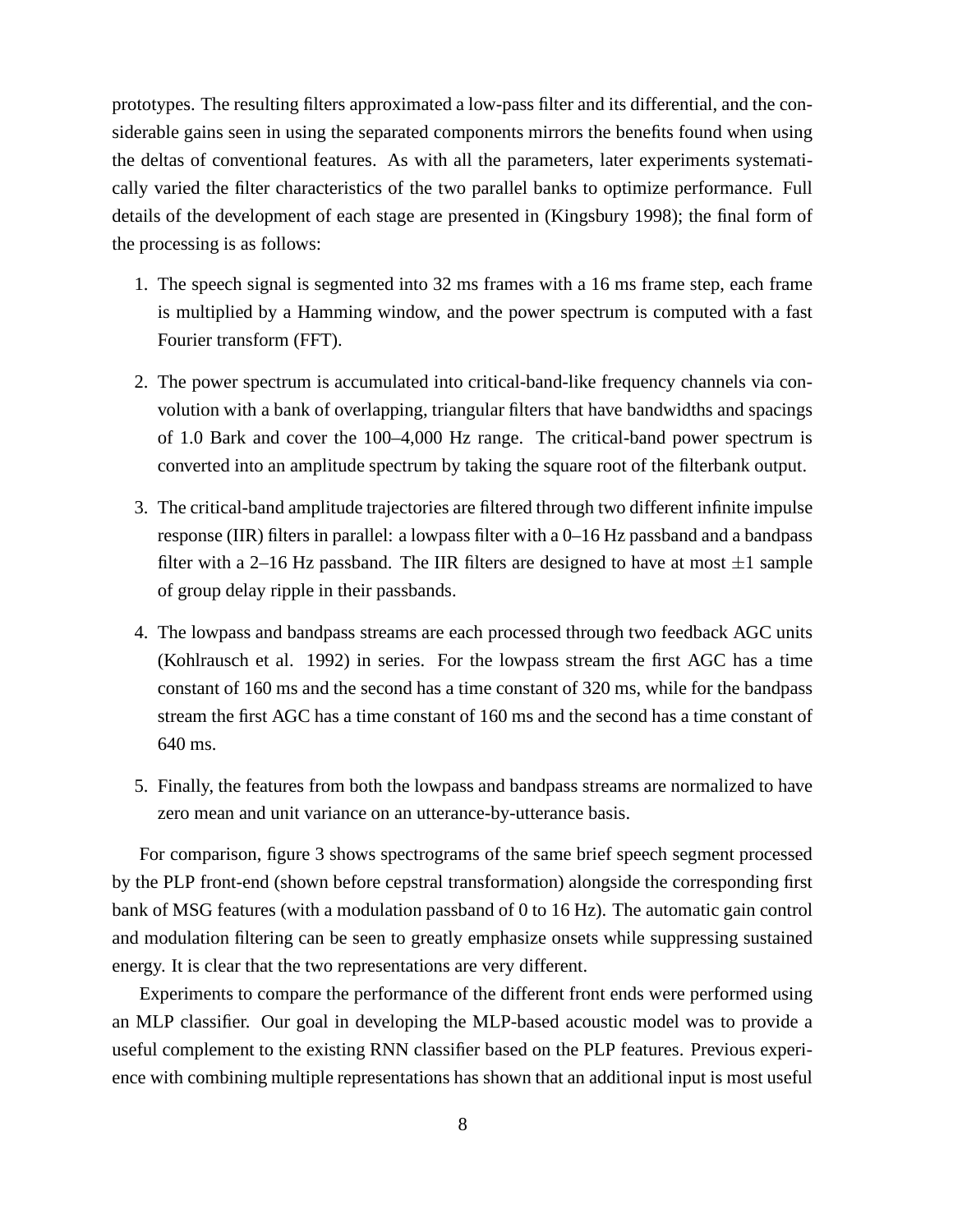

Figure 3: Comparison of spectrograms based on PLP and MSG processing, illustrating the effect of modulation-domain filtering. The vertical frequency axis is in Bark units; because the MSG features are based on signals bandlimited to 4 kHz, they extend only to 14 Bark, whereas the PLP features continue to 19 Bark.

when it is most different, and that combining two systems can show dramatic improvements relative to either system alone—even when one system's isolated performance is significantly worse, as long as it is also significantly different (Wu 1998).

Further, the MLP system was based on acoustic data bandlimited to 4 kHz, thereby reducing the acoustic distinction between telephone-quality speech and the rest of the data. Although throwing away the upper half of the spectrum slightly reduces the overall system performance, it serves the goal of increasing the differences from the original RNN system. Later experiments with MSG features based on full-band acoustics showed no significant improvement over the bandlimited variants when combined with PLP-based models.

We conducted initial investigations with several different feature sets (PLP, RASTA-filtered PLP (Hermansky and Morgan 1994) and MSG) to confirm that the MSG features were indeed the best choice for combination. These experiments are summarized in table 1. In each case we trained a 2,000 hidden-unit MLP classifier on the features calculated for one-half of the bandlimited bntrain97 data (*i.e.,* 37 hours), using target labels from the 1997 ABBOT system. Decodings were performed with relatively aggressive pruning and the test set was the Hub-4E-97-subset described above. For each feature set the WER was computed using both the MLP classifier alone and combined with an RNN baseline system (as in section 2.3). The RNN baseline system consisted of a set of four CI recurrent networks, trained on the bntrain97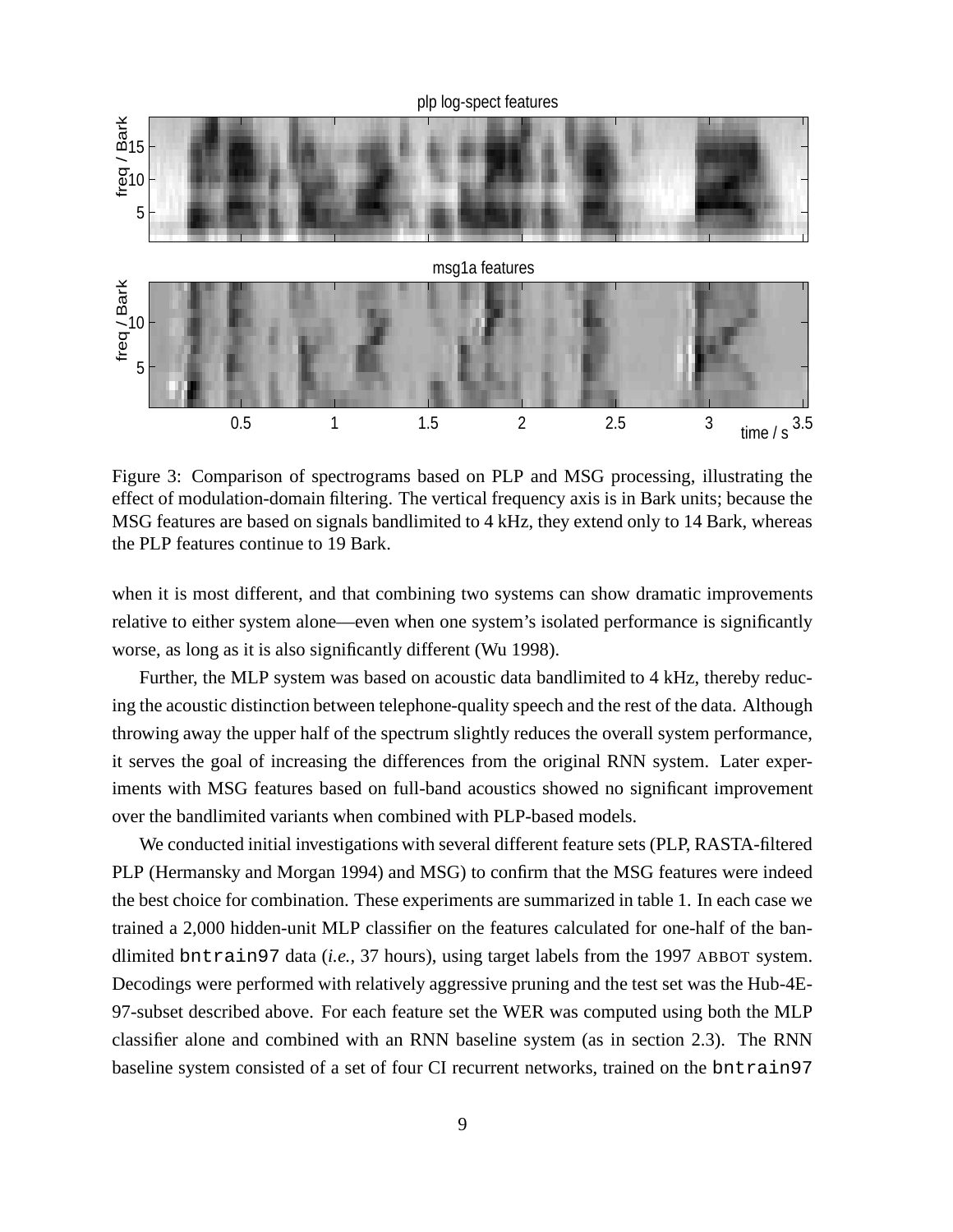| Feature      | Elements | $\vert$ WER% (alone) | WER% (RNN combination) |
|--------------|----------|----------------------|------------------------|
| RNN baseline |          |                      | 33.2                   |
| plp12N       | 13       | 36.7                 | 31.1                   |
| $ras12+dN$   | 26       | 44.4                 | 32.5                   |
| msg1N        | 28       | 39.4                 | 29.9                   |

Table 1: Comparison of different acoustic features alone (MLP classifier) and in combination with the RNN baseline system on Hub-4E-subset. plp12N refers to 12th order cepstral coefficients based on PLP-smoothed spectra; ras12+dN refers to 12th order cepstra of RASTAfiltered PLP spectra plus deltas (note that the RASTA filter was not adjusted for the 16 ms frame step); msg1N refers to the MSG features. These error rates are elevated due to relatively aggressive pruning used in the decoding.

data using PLP cepstral coefficients.

These results confirmed our expectations that MSG features based on 4 kHz bandlimited data offered a significant benefit as part of a combination with the RNN baseline, and were therefore used as the basis of our subsequent work.

As table 2 shows, MSG features (as used with an MLP and based on reduced bandwidth data) were not as good as PLP features from the full bandwidth data (as used with the RNN). However, even in this case, the word error rate was significantly improved by combining these two subsystems. The first column of the table shows this improvement. However, the second column shows that almost none of this improvement was obtained on the prepared, studio component of the shows (labelled F0 according to the Hub-4 conventions); rather, as shown in the third column, essentially all of the improvement was achieved for signals that were degraded in some manner.

| system                  | ALL   | F <sub>0</sub> | non-F0 |
|-------------------------|-------|----------------|--------|
| RNN using PLP           | 27.2% | 14.4%          | 35.2%  |
| MLP using MSG           | 29.7% | 17.7%          | 37.2%  |
| Frame level combination | 25.4% | 14.3%          | 32.3%  |

Table 2: Word error rates for RNN subsystem using PLP features, MLP subsystem using MSG features, and combined system. F0 is the studio quality prepared speech condition. Scores are for the Hub-4E-97-subset.

## **4 Confidence Measures**

A confidence measure on the output of a recognizer may be defined as a function that quantifies how well the recognition model matches some speech data. Further, a confidence measure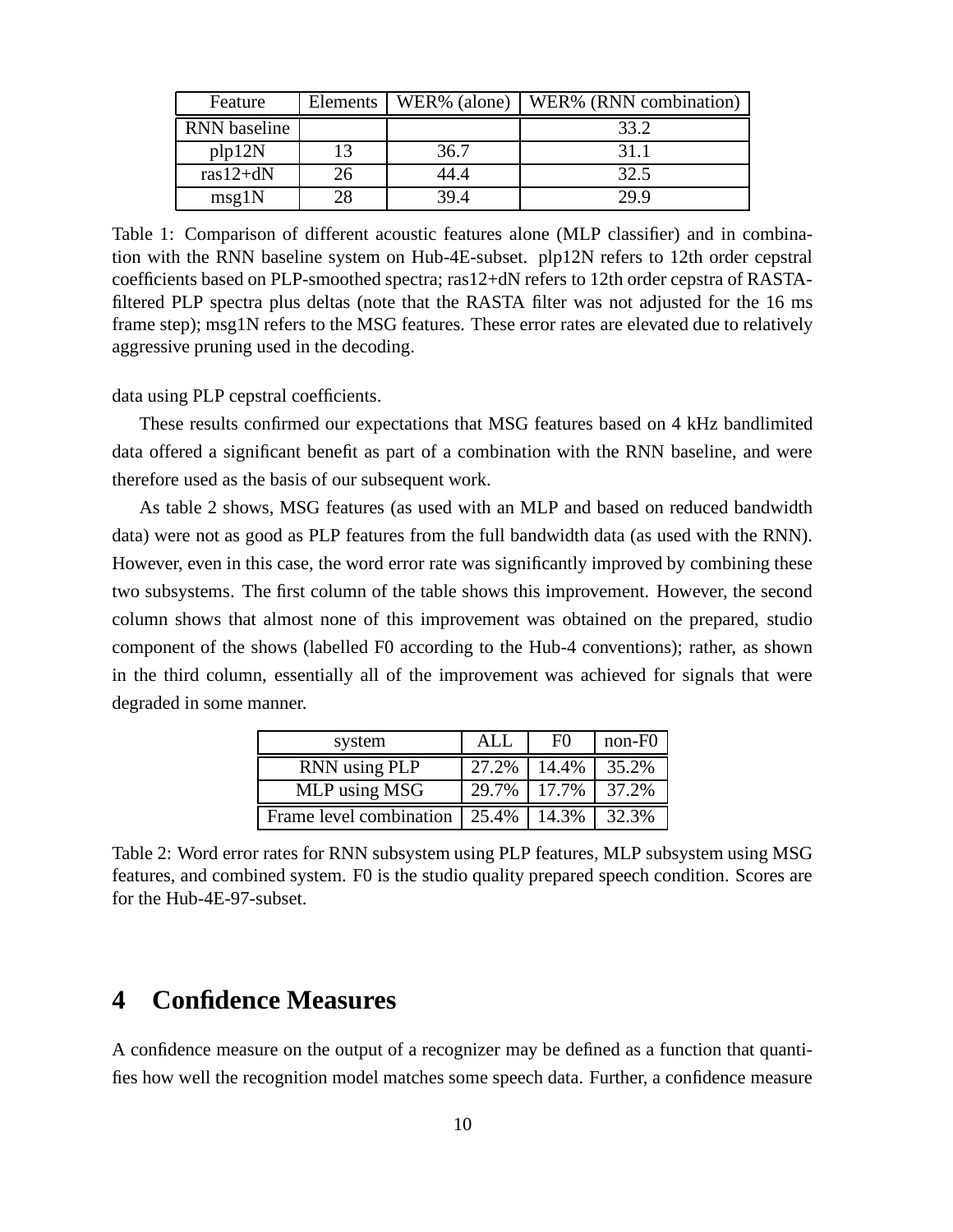must be comparable across utterances *(i.e.,* there must be no dependence on  $P(X)$ ). Although confidence measures are most obviously useful for utterance verification (Cox and Rose 1996; Williams and Renals 1999), they have been shown to be useful throughout the recognition process. 'Unrecognizable' portions (such as music or unclear acoustics) may be filtered from an unconstrained stream of audio input to a recognizer, reducing both the WER and the computational expense of decoding (Barker et al. 1998). The search space may be structured using confidence measures, for example by pruning low confidence phones (Renals 1996) or by weighting the language model probability (Neti et al. 1997). It is also possible to design model combination weighting functions based on confidence measures (section 7). Finally, confidence measures may be used for diagnostic purposes, by evaluating the quality of model match for different components of a recognition system (Eide et al. 1995; Williams and Renals 1998).

The posterior probability of a hypothesized word (or phone) given the acoustics is a suitable basis for a confidence measure. While it is not straightforward to estimate this from a large generative HMM system, the connectionist acoustic model performs local posterior probability estimation, without requiring explicit normalization. Such computationally inexpensive estimates may be used to provide purely acoustic confidence measures directly linked to the acoustic model. Their relationship to the acoustic model enables them to be applied at the frame-, phone-, word- and utterance-levels, providing a basis for distinguishing between different sources of recognition error. We have investigated a variety of such confidence measures (Williams and Renals 1999), including two that were applied in the SPRACH system: duration normalized posterior probability and per-frame entropy. We have compared these to a confidence measure that also incorporates language model information—lattice density.

**Duration Normalized Posterior Probability** The connectionist acoustic model<sup>3</sup> makes a direct estimate of the posterior probability of a phone model given the acoustics,  $P(q_k^t|\mathbf{X}_1^{t+4})$ . This estimate may be regarded as a frame-level confidence measure. By making an independence assumption we can extend this frame-level estimate to the phone- and word-levels. A consequence of such an assumption is an underestimate of the posterior probability for a sequence of frames. To counteract this underestimate, we define a duration normalized posterior probability measure, nPP( $q_k$ ), for a phone hypothesis  $q_k$  with start and end frames  $t_s$  and  $t_e$ 

<sup>&</sup>lt;sup>3</sup>In this section we consider the RNN acoustic model. However, posterior probabilities conditioned on  $X_{t-c}^{t+c}$ may also be used.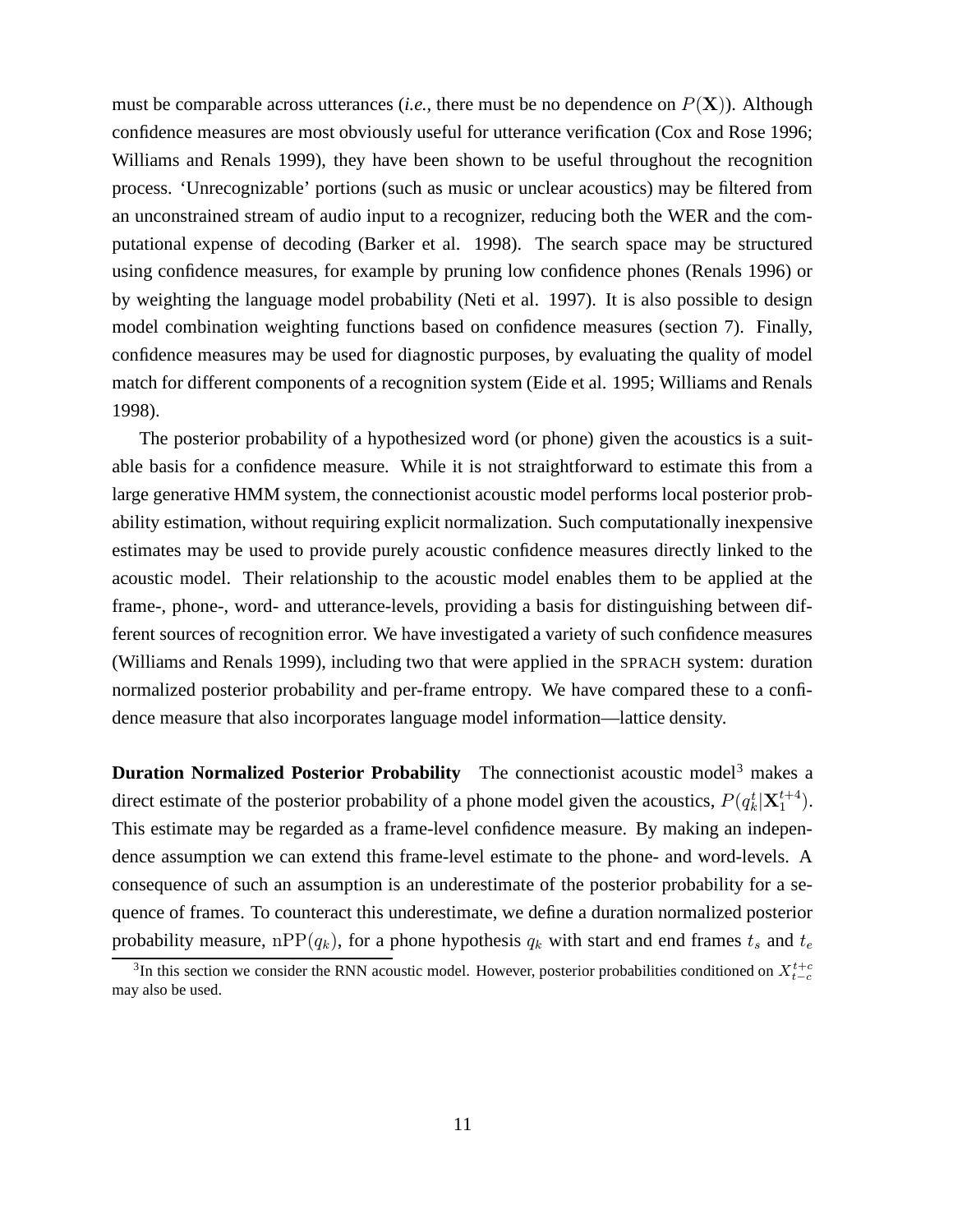using the Viterbi state sequence:

$$
nPP(q_k) = \frac{1}{D} \sum_{t=t_s}^{t_e} \log \left( P(q_k^t | \mathbf{X}_1^{t+4}) \right)
$$
  

$$
D = t_e - t_s + 1.
$$
 (3)

This measure may be extended to a hypothesized word  $w_j$ , by averaging the phone level confidence measures for each of the L phones constituent to  $w_j$  (Bernardis and Bourlard 1998):

$$
nPP(w_j) = \frac{1}{L} \sum_{l=1}^{L} nPP(q_l) .
$$
 (4)

**Per-Frame Entropy** A more general measure of acoustic model match is the per-frame entropy of the estimated local posterior distribution. This measure, which is directly available from the network output stream, does not require the most probable state sequence, and so may be used for filtering (Barker et al. 1998; Williams and Ellis 1999) and frame-level model combination prior to decoding. The connectionist acoustic model is based on a discriminative phone classifier; the per-frame entropy confidence measure is based on the hypothesis that a sharply discriminant posterior distribution indicates that the classifier is well matched to the data. We define the per-frame entropy  $S(t_s,t_e)$  of the K local phone posterior probabilities, averaged over the interval  $t_s$  to  $t_e$  as:

$$
S(t_s, t_e) = -\frac{1}{D} \sum_{t=t_s}^{t_e} \sum_{k=1}^{K} P(q_k^t | \mathbf{X}_1^{t+4}) \log \left\{ P(q_k^t | \mathbf{X}_1^{t+4}) \right\} \,. \tag{5}
$$

**Lattice Density** The above purely acoustic confidence measures may compared with a confidence measure derived using both the acoustic and language models such as the *lattice density*  $LD(t<sub>s</sub>, t<sub>e</sub>)$ —the density of competitors in an *n*-best lattice of decoding hypotheses (Hetherington 1995). This is computed by counting the number of unique competing hypotheses (NCH) that pass through a frame and averaging the counts over the interval  $t_s$  to  $t_e$ :

$$
LD(ts, te) = \frac{1}{D} \sum_{t=ts}^{te} NCH(t) .
$$
 (6)

Recognition errors may be caused by unclear acoustics (high levels of background noise) or mismatched pronunciation models. A low value of the duration normalized posterior probability at the state-level, coupled with a high per-frame entropy implies a poor acoustic model match, whereas a high value of the duration normalized posterior probability at the state-level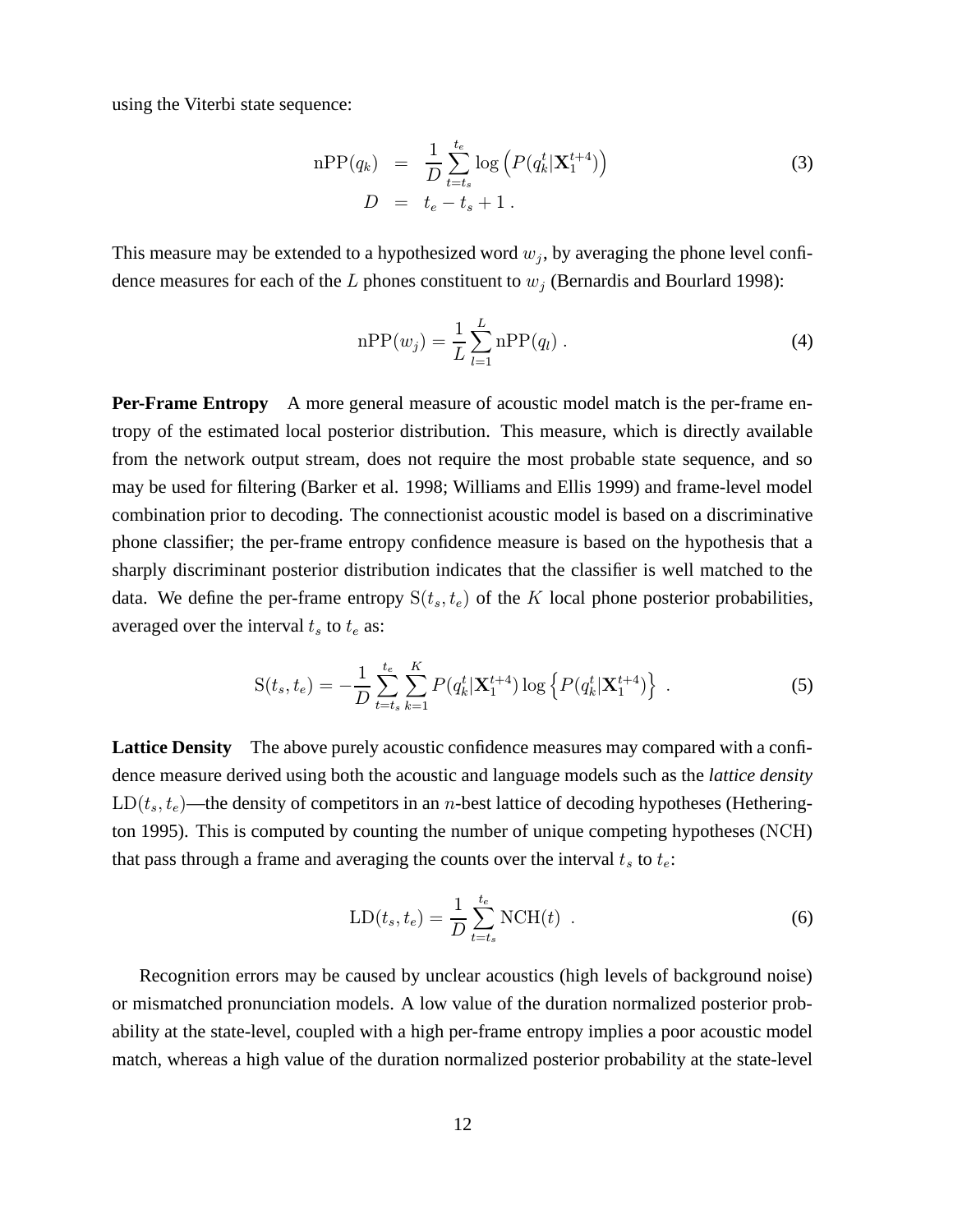but a low value at the word-level, and a low per-frame entropy, implies a mismatched pronunciation model.

The performance of the three measures for the task of recognizer output verification, as measured by the *unconditional error rate* (UER) of the associated hypothesis test, is illustrated in figure 4. (The UER counts any valid words in rejected utterances as deletion errors, and thus indicates the overall system performance possible with the confidence scheme.) These experiments indicate that the acoustic measures (a) perform better at the phone-level than the word-level; (b) perform better on noisy (FX) rather than planned studio (F0) speech; and (c) perform at least as well as the lattice density confidence measure for the broadcast news data. These purely acoustic confidence measures have been used in the SPRACH system for pronunciation modelling (section 5), search (section 6) and model combination (section 7).

### **5 Pronunciation modelling**

Our two goals when developing pronunciation models were (a) to improve the pronunciation models for common words; and (b) to find baseforms for novel words. We were interested in applying lessons learned from automatic pronunciation modelling work in the Switchboard domain (*e.g.,* Riley et al. 1998), while not relying on the presence of hand-transcribed phonetic data. Thus, we were seeking a method of introducing new pronunciation variants of existing words suggested by the acoustic models of the recognizer, while trying to limit the number of spurious pronunciations. Modelling patterns of pronunciation variation at the phone level, rather than the word level, allowed us to generalize to infrequently-occurring words.

We were also faced with the task of generating baseforms for words such as *Lewinsky* that did not occur in the ABBOT 96 dictionary—a vocabulary that spans current affairs is crucial for recognizing Broadcast News.

Both of these tasks required considerable new machinery. To reduce effort when implementing disparate functions, we reorganized our pronunciation software around a finite state grammar (FSG) decoder (Figure 5). The modularization of Viterbi alignments into an FSG compilation stage and a decoding stage allowed for novel compilation techniques without having to completely rewrite the decoder. Thus, as long as the output of the procedure was a valid finite state grammar, we could easily implement new pronunciation models (such as a letter-to-phone model for novel words).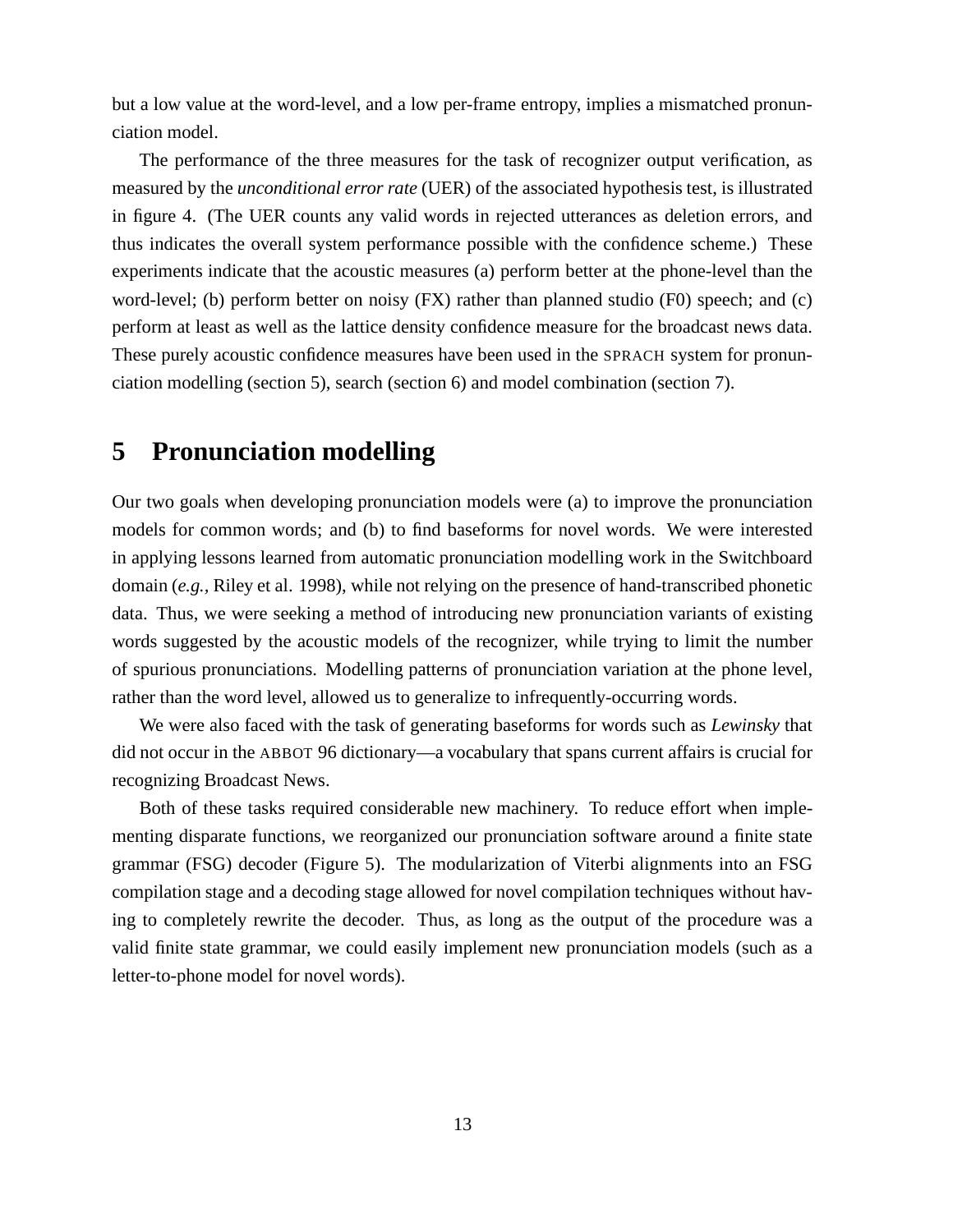

Figure 4: A comparison of confidence measure UERs for word-level hypotheses (*Upper Left*) and hypotheses obtained using phone-level decoding constraints (*Upper Right*) and for wordlevel hypotheses in the F0 condition (*Lower Left*) and the FX condition (*Lower Right*), on Hub-4E-97.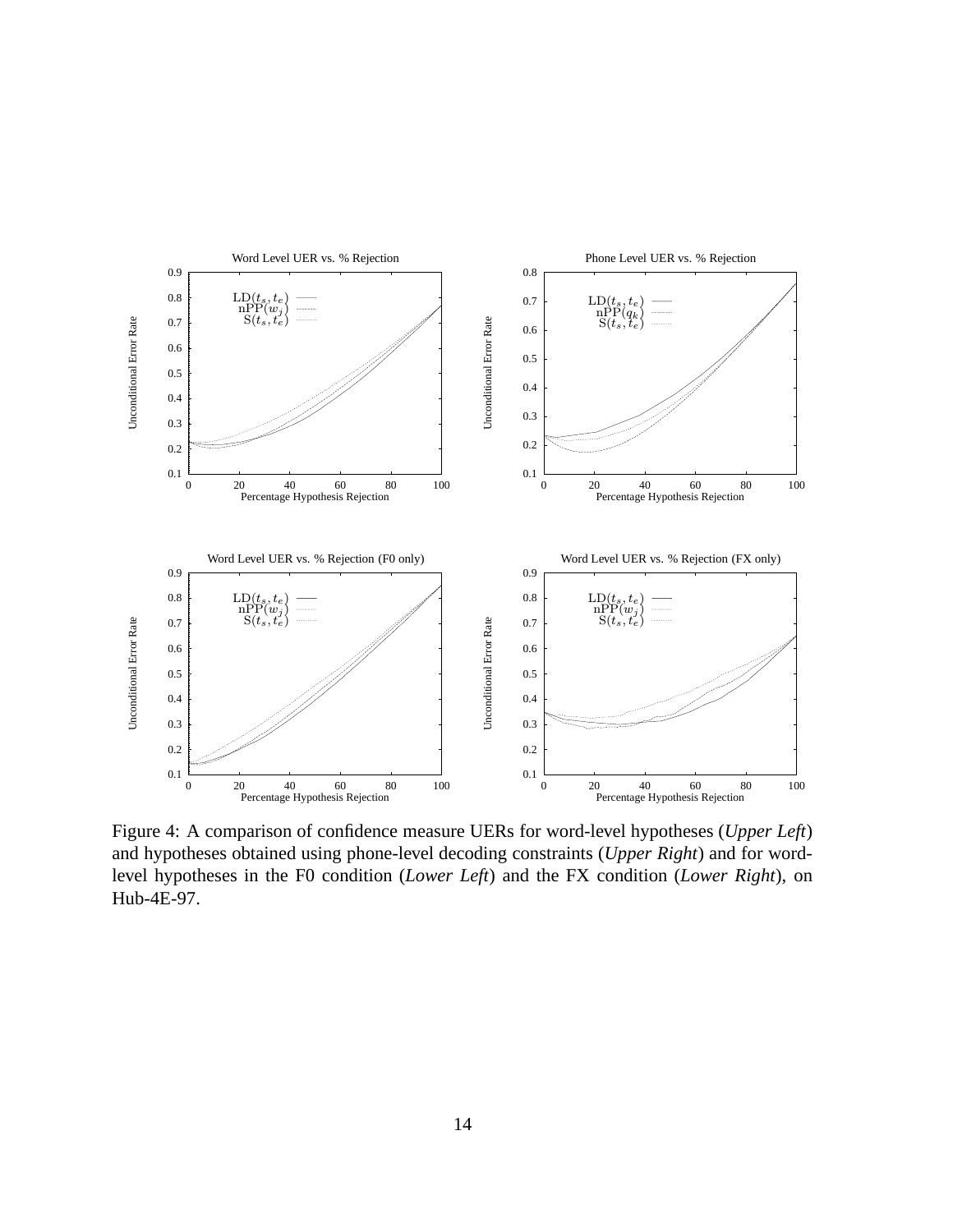

Figure 5: Decoding for different pronunciation models using finite state grammars.

#### **5.1 Learning new pronunciations from data**

In these experiments, we wanted to expand the set of pronunciations in the baseline lexicon from the ABBOT Broadcast News transcription system (Cook et al. 1997), which contained an average of 1.10 pronunciations for each member of the 65K word vocabulary. Candidate alternative pronunciations were generated by using the neural net acoustic models of the recognizer, in a six step process:

- 1. Generate canonical phonetic transcriptions with the baseline dictionary.
- 2. Generate an alternative acoustic-model based transcription via phone recognition.
- 3. Align the canonical and alternative transcriptions so that each canonical phone is either deleted or matches one or more alternative transcriptions.
- 4. Train a decision tree to predict  $P$ (alternative canonical, context). Smooth out noise in the distribution by pruning low probability phone pronunciations in the leaves of the d-tree (typically  $p<0.1$ ).
- 5. Retranscribe the corpus: for each utterance in the training set, create a network of pronunciation variations using the d-trees, and align with the acoustic models to get a smoothed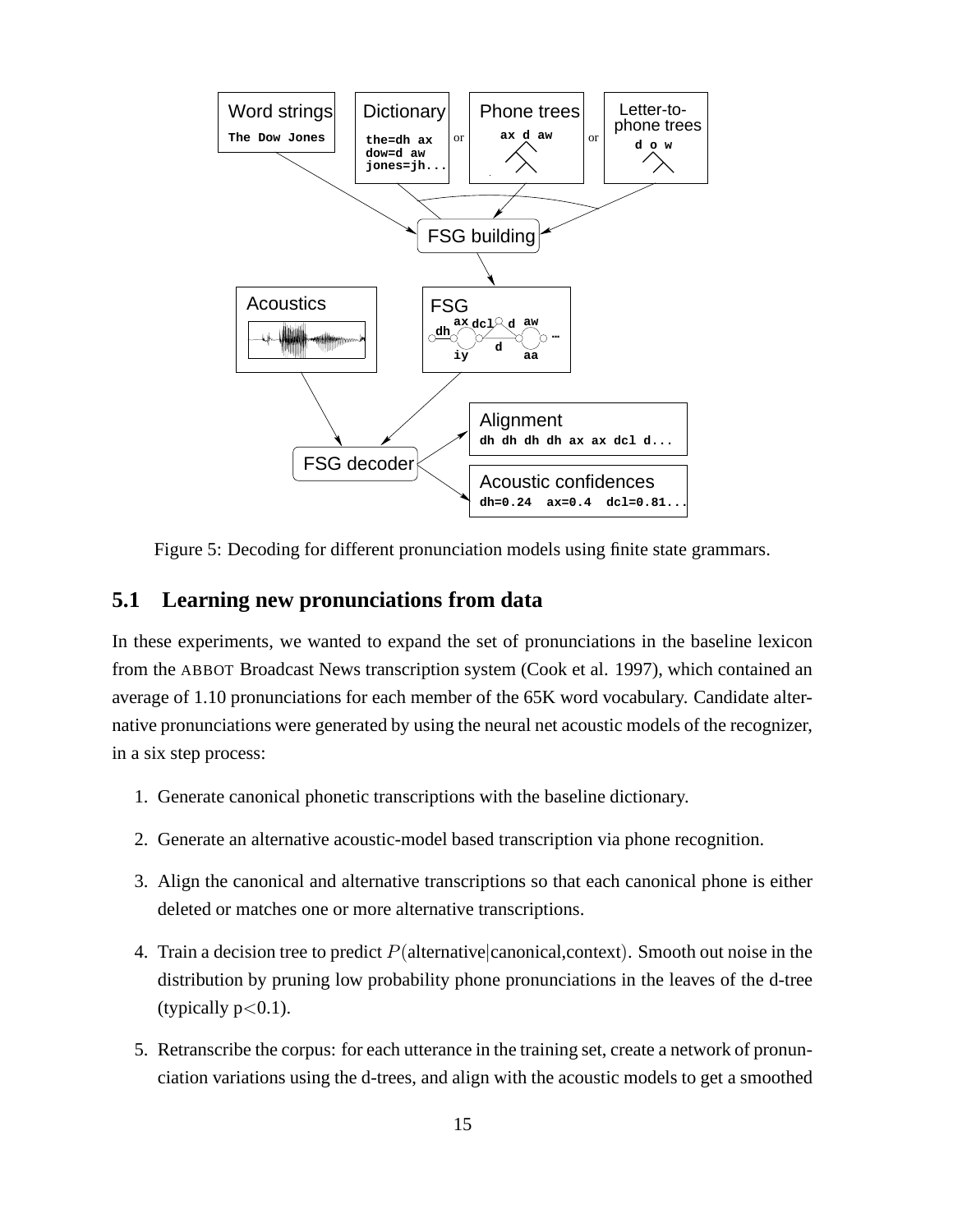| Dictionary                 | WER $(\% )$ | Decode time    |
|----------------------------|-------------|----------------|
| Baseline (ABBOT 96)        | 27.5        | $21 \times RT$ |
| Smoothed Trees: no pruning | 27.1        | 72 x RT        |
| log count (SPRACH 98)      | 26.9        | $33 \times RT$ |
| confidence log count       | 26.6        | $30 \times RT$ |

Table 3: Word error rate on Hub-4E-97-subset for various pruning methods. Decoding time is given in multiples of real-time on a 300 MHz Sun Ultra-30 using the start-synchronous decoder described in section 6.

phone transcription.

6. Collect smoothed pronunciation variants into a new dictionary.

Since the FSG decoder produced both word and phone alignments, the new smoothed phone transcription was easily converted into a new lexicon by collecting all of the pronunciation examples for each word and determining probabilities by counting the frequency of each pronunciation. New pronunciations were then merged with the ABBOT 96 dictionary using simple interpolation.<sup>4</sup>

The interpolated dictionary, with 1.67 pronunciations per word, required an almost fourfold increase in decoding time over the ABBOT 96 dictionary when evaluated on Hub-4E-97 subset (table 3). Therefore, we devoted efforts to selectively pruning pronunciations from the dictionary to increase decoding speed. For the SPRACH system, setting a maximum number of baseforms per word based on the log count of training set instances gave useful reductions in decoding time without sacrificing recognition accuracy.

After the 1998 evaluation, we continued to improve the dictionary. For each baseform in the unpruned lexicon, we computed, over the 1997 BN training set, the average acoustic confidence scores based on the local posterior probabilities from the acoustic model (Section 4). Dictionary baseforms were reselected by the log-count pruning scheme according to their confidence-based rankings rather than by Viterbi frequency counts; this provided a small boost to performance both in terms of decoding time and recognizer accuracy. This is an interesting result: we suspect that choosing pronunciations based on acoustic confidence may lead to less confusability in the lexicon.

<sup>4</sup>Recognition experiments using deleted interpolation for dictionary merging, where the interpolation coefficients are dependent on the count of the word in the corpus, showed no improvement over simple interpolation.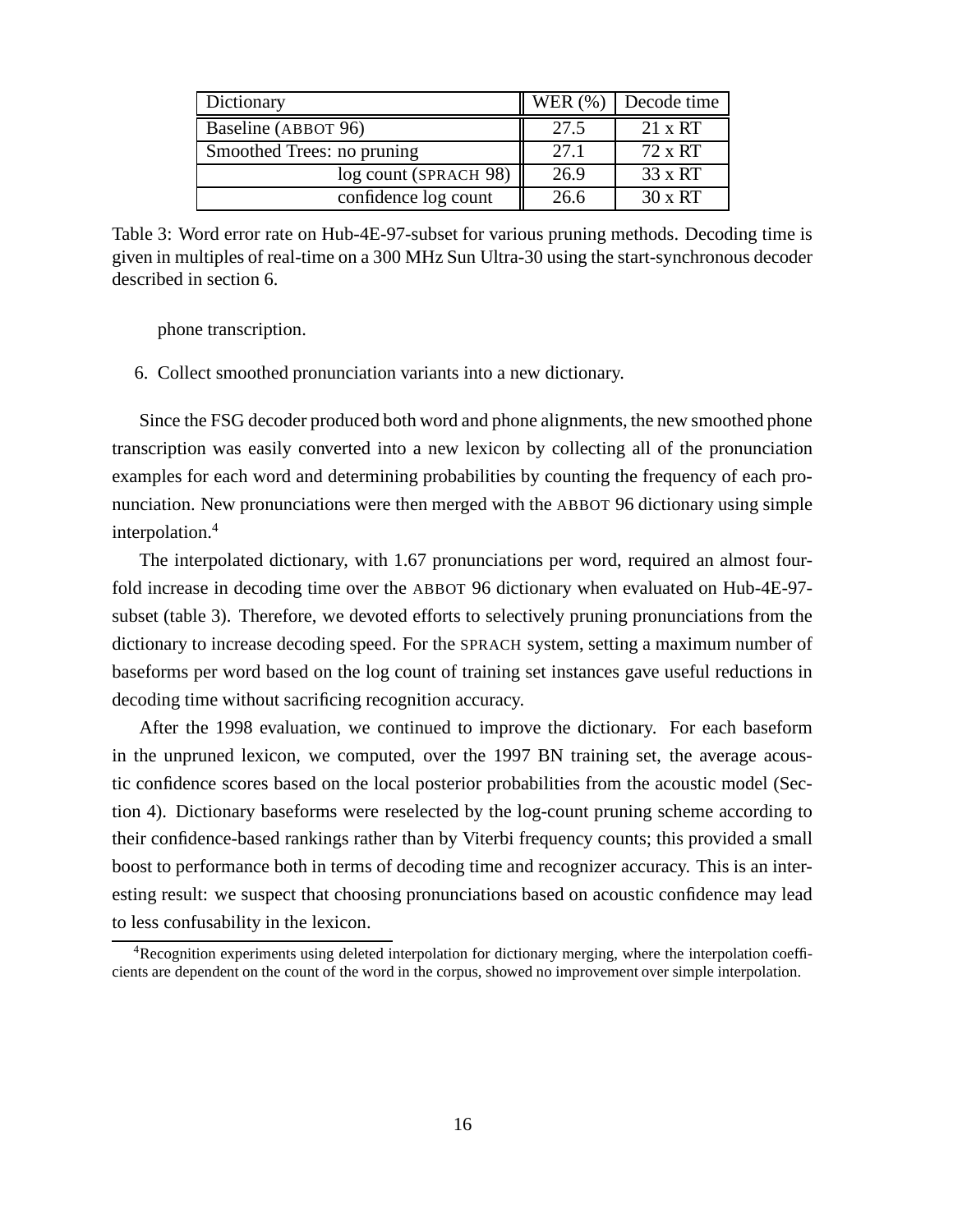#### **5.2 Pronunciation generation for novel words**

To develop pronunciations for novel words, we employed a technique similar that of Lucassen and Mercer (1984). In essence, this model is almost identical to the dictionary construction algorithm discussed above: we replaced the mapping between canonical and alternative pronunciations in steps 1-3 with an alignment between the letters of words and the canonical pronunciations in the dictionary.

For all words in the canonical dictionary, we generated an alignment between the letters of the word and its corresponding phones using a Hidden Markov Model: starting from an arbitrary initial correspondence, a mapping between letters and phones was successively reestimated using the Baum-Welch algorithm. The next step involved constructing d-trees based on this aligned data to estimate the probability distribution over phones given a central letter and the context of three letters to the left and right.

For each novel word that we desired in the vocabulary, we constructed a (bushy) pronunciation graph for that word given its spelling (cf. step 5 above). One could just find the best  $n$ paths in the pronunciation graph *a priori* to determine alternative pronunciations. However, we had volunteers speak each word in isolation (by reading word lists), and then used the recorded speech data to find the best path *with respect to the acoustic models*. The matching of this graph to the acoustic models via alignment is the critical gain of this technique; using an off-the-shelf text-to-speech system would likely produce pronunciations with properties different from our baseline dictionary.

The Viterbi alignment of the graph provides the best pronunciation for each word, as well as the acoustic confidence score (equation 3). Using this procedure, we generated 7,000 new pronunciations for novel words in the 1998 SPRACH system. The acoustic confidence measures turned out to be critical: spot checks of the novel word pronunciations with high confidence scores revealed them more linguistically reasonable than the low-confidence pronunciations; thus, we were able to focus hand-correction efforts on the lower-confidence words.

We also employed a number of other pronunciation modelling techniques, which we only summarize here. Multi-word models developed in the vein of Finke and Waibel (1997) did not show any improvement in our final system. Extending the phone d-tree models to allow contextual variation based on the word context, syllable context, speaking rate, language model probability, and other factors did decrease the WER, although insignificantly (0.3% absolute). For further details on these developments, the reader is invited to consult Fosler-Lussier and Williams (1999) and Fosler-Lussier (1999).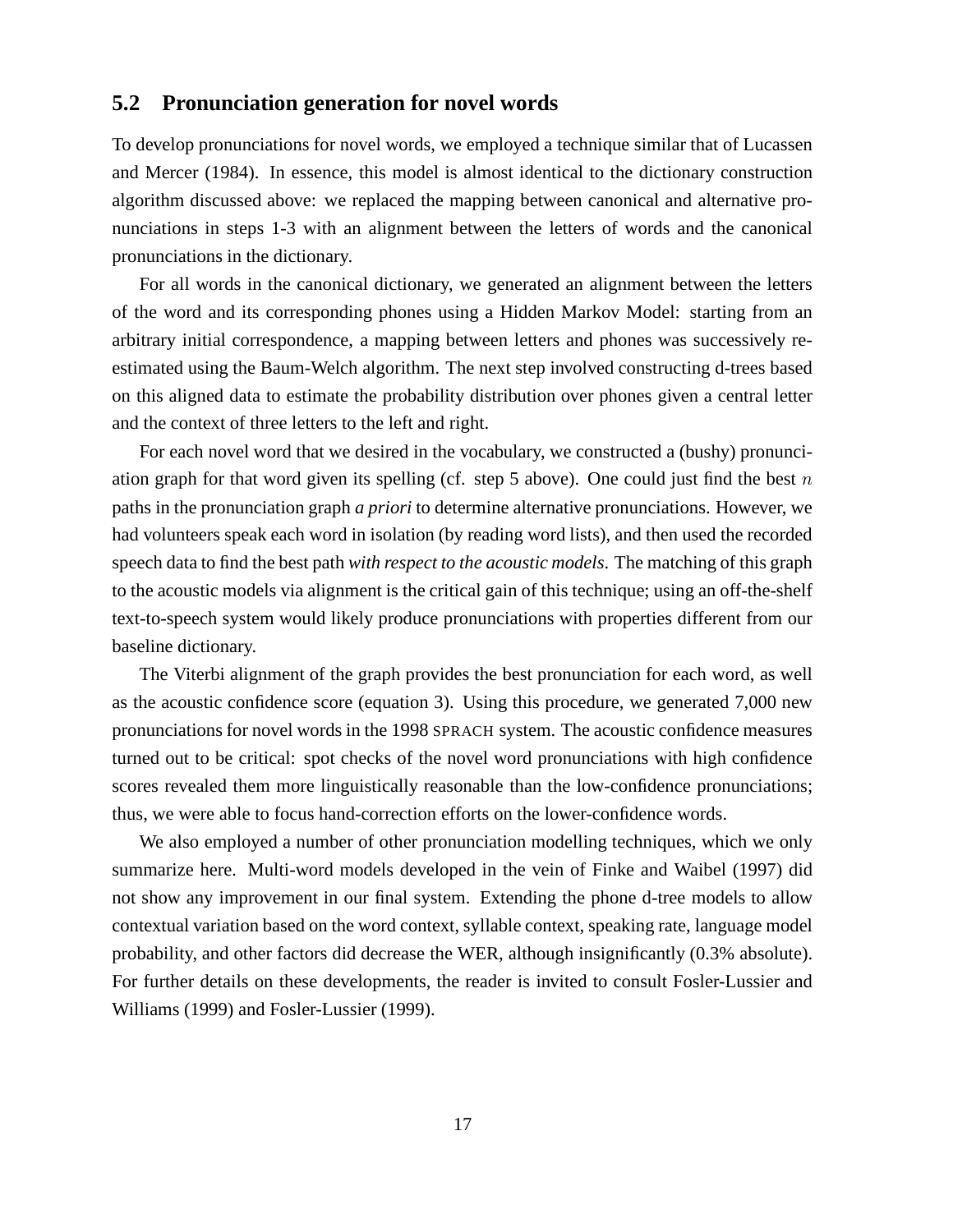### **6 Large vocabulary search**

The search problem in a large vocabulary speech recognition system involves finding the most probable sequence of words given a sequence of acoustic observations, the acoustic model and the language model. An efficient algorithm for carrying out such a search optimally and exhaustively is the Viterbi algorithm (forward dynamic programming), which can find the most probable path through a time/state lattice. However, in the case of LVCSR an exhaustive search requires a very large amount of computation, due to the vocabulary size (typically 65K words). Indeed, once higher than first-order Markov language models are used, the search space expands massively and exhaustive search is impractical. Modifications have been made to the Viterbi algorithm to combat this including beam search (Lowerre and Reddy 1980), dynamic memory allocation (Odell 1995) and multi-pass approaches, in which earlier passes using simpler acoustic and language models restrict the available search space (Schwartz et al. 1996).

These Viterbi-based searches are termed *time-synchronous*: the probabilities of all active states at time t are computed before the probabilities at time  $t + 1$ . A different class of search algorithms is based on stack decoding (Jelinek 1969), a heuristic search approach related to A\* search (Nilsson 1971). Stack decoders are based on a best-first approach in which partial hypotheses are extended in order of their probability. We have developed two novel search algorithms based on stack decoding, both of which have proven to be well-suited to large vocabulary speech recognition. The NOWAY algorithm (Renals and Hochberg 1995; Renals and Hochberg 1999) uses a start-synchronous search organisation; the CHRONOS algorithm (Robinson and Christie 1998) uses a *time first* organisation. Although the details of the two approaches are different they share the advantages of stack decoding (also common to other approaches (Paul 1992; Gopalakrishnan et al. 1995)):

- Decoupling of the language model from the acoustic model; the language model is not used to generate new hypotheses;
- Easy incorporation of longer term language models (*e.g.,* trigrams, four-grams) and other knowledge sources;
- Search organisation supports more sophisticated acoustic models (*e.g.,* segmental models);
- Relatively straightforward implementation.

Most of the development experiments reported in this paper were carried out using the NOWAY algorithm; the more recent CHRONOS algorithm was used for the final results reported in section 7.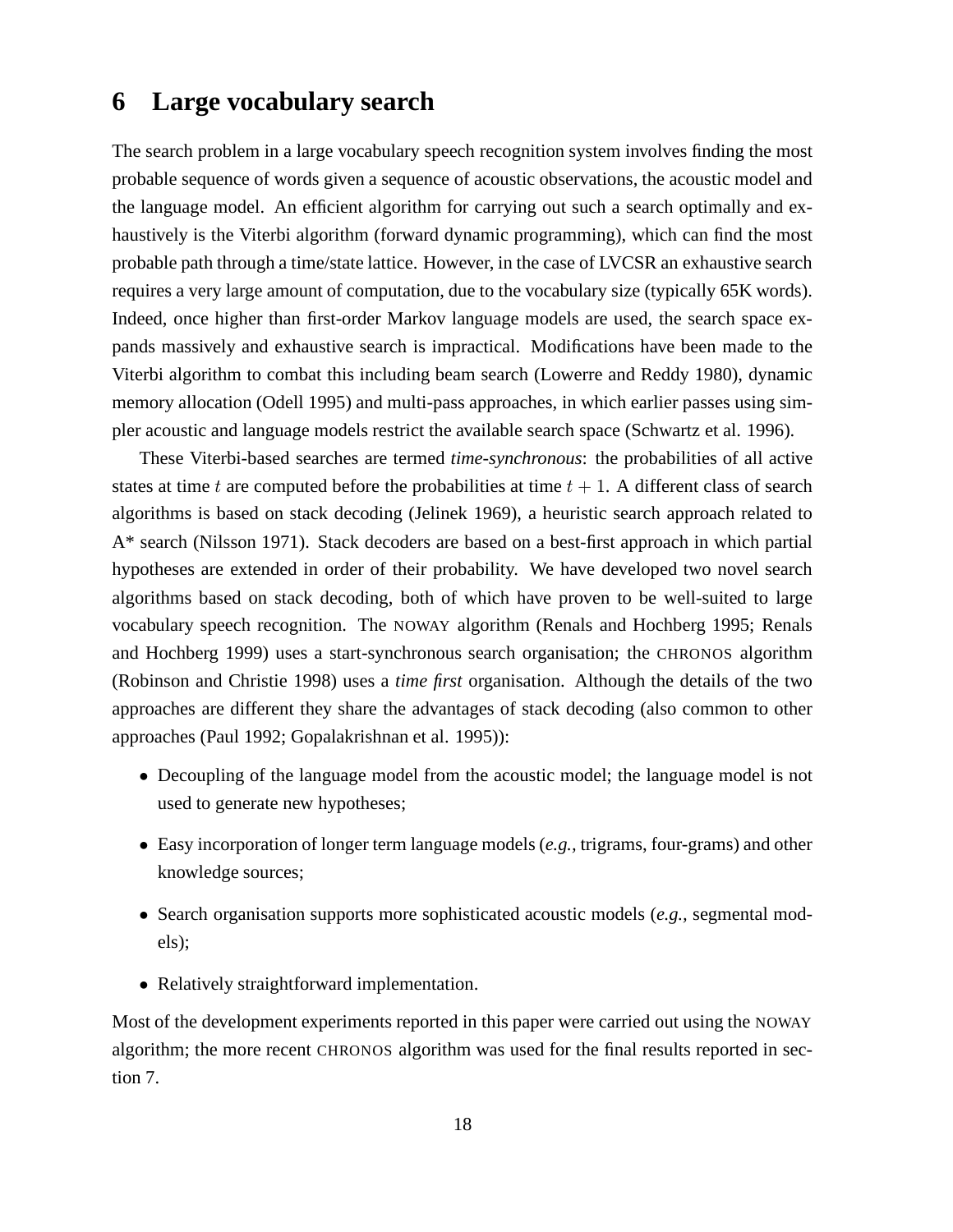#### **6.1 Search Organisation**

The two search algorithms have several common features including a tree-structured lexicon, stacks implemented using a priority queue data structure, a search organization enabling shared computation and the use of beam search pruning.

The start-synchronous decoder processes partial hypothesesin increasing order of reference time. This is implemented as a sequence of stacks, one for each reference time. The stacks are processed in time order, earliest first. All hypotheses with the same reference time are processed in parallel, allowing different language model contexts to share the same acoustic model computations. Hypotheses are extended by all possible (unpruned) one word extensions and the resultant extended hypotheses are pushed onto the stack with the relevant reference time, after a check for "language model equivalent" hypotheses on that stack (figure 6). Hypothesis extensions through the tree are carried out in a breadth-first (time-synchronous) manner.



Figure 6: Start synchronous search organization.

The time-first decoder employs a single stack for all hypotheses ordered first by reference time, then by log probability. Computation isshared by each stack item representing a language model state (rather than an individual path history) and containing a range of reference times. Figure 7 illustrates this process, all three hypotheses that have the language model history "<START> THE" are pulled from the stack and are propagated through the HMM, resulting in three new hypotheses with language model history "THE SAT" that are inserted onto the stack. The "time-first" designation comes from the order of the HMM dynamic programming computations (numbered *1*...*12* in italic); the ordering computes the first HMM state for all possible times (subject to pruning) before proceeding with the next state. In conventional time-synchronous all states for time 6 would be processed before time 7 leading to the order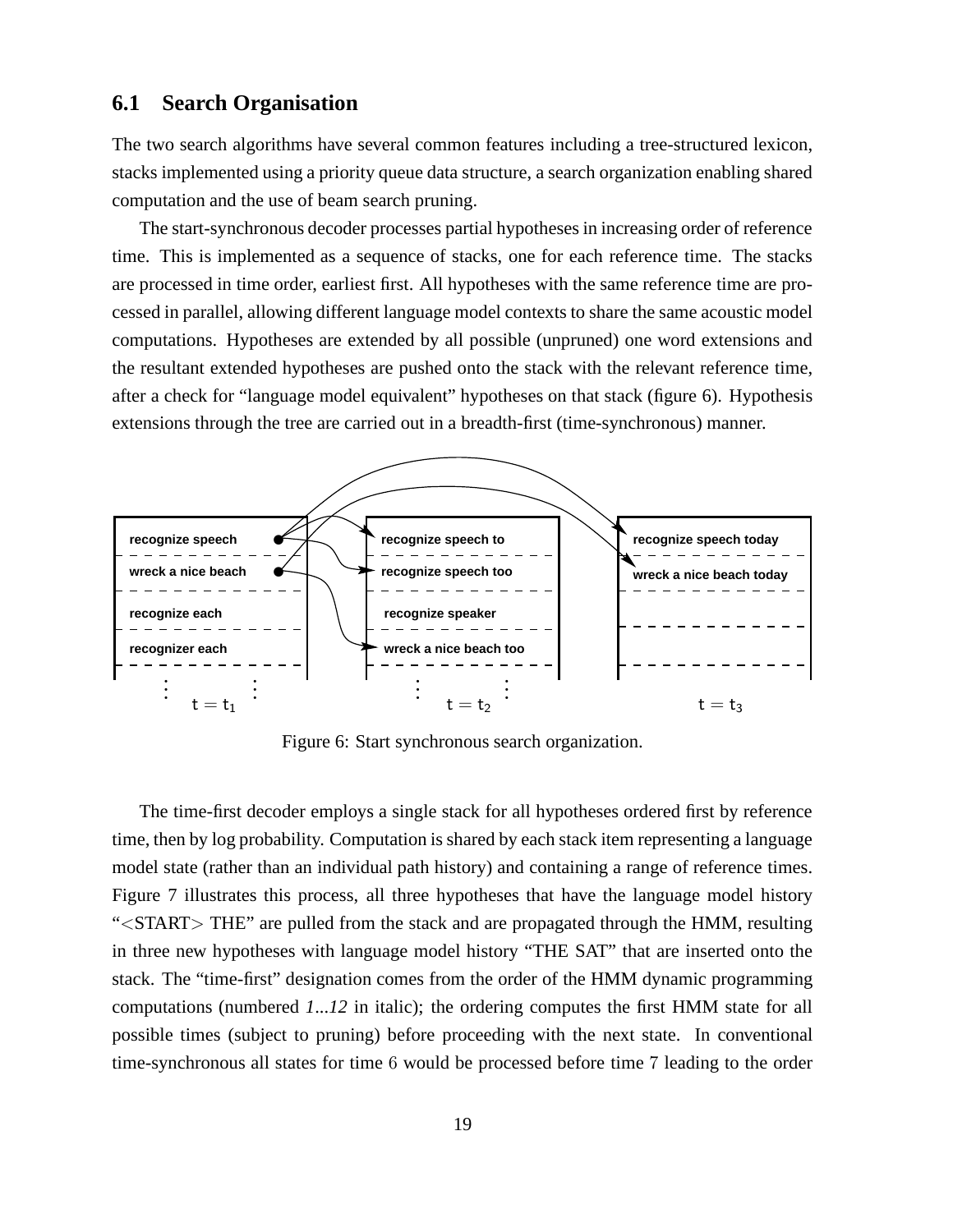1, 2, 5, 3, ...9, 12.



Figure 7: Time first search organisation

#### **6.2 Pruning**

Both search algorithms use beam search approaches, augmented by confidence measures and adaptive beam widths. A record of the maximum path probability to each frame is kept and the search is pruned if the current hypothesis extension is less than a fixed fraction of the recorded maximum. To avoid explicit lookahead, an online garbage model (Bourlard et al. 1994) based on the average local posterior probability estimates of the top  $k$  phones is used to control the beam. Additionally an adaptive beamwidth has been employed in the time-first search to prevent a large expansion of the stack size in unfavourable acoustic conditions. This may be as simple as a fixed maximum stack size, but we have found the following scaling scheme to be successful:

$$
B(t) = B^* + \gamma \log \left( \frac{N}{n(t) + 0.5} - 1 \right),
$$
 (7)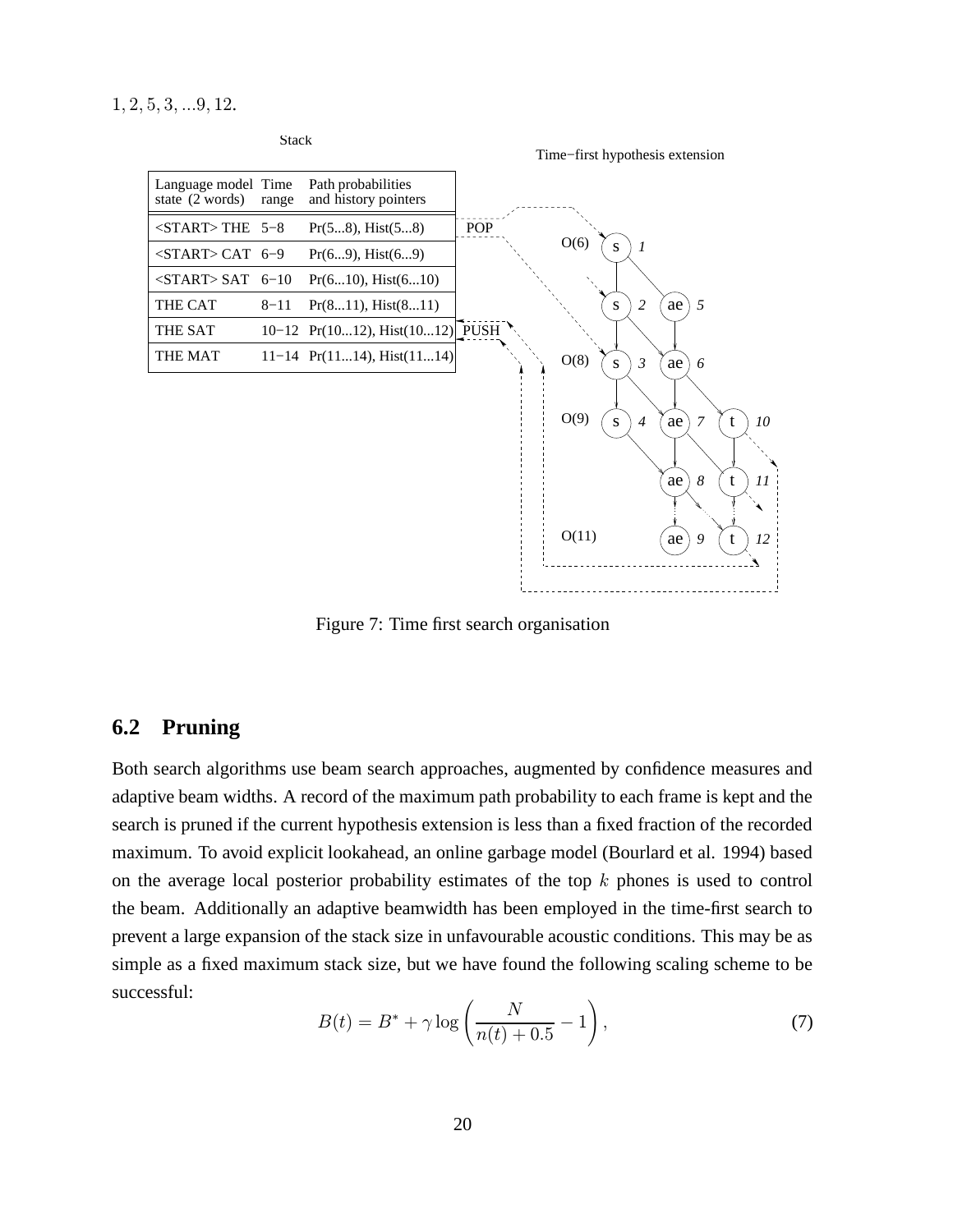where  $B(t)$  is the log beam width used at time t,  $B^*$  is the target beam,  $n(t)$  is the number of stack items at time t, N is the maximum stack size (typically 8191) and  $\gamma$  is the weight of the adaptive element in the beam.

Confidence measures have also been used to directly prune the search space. Phone deactivation pruning (Renals 1996) sets a threshold on the local posterior probability estimates: phones with posterior probabilities below this threshold are pruned from the search. This is an efficient way to reduce the search space by a large amount—typically by over 60% with little or no additional search error.

### **7 Current system description and results**

This section describes the system we used in the 1998 Hub-4E evaluations and our recent improvements to it. The approach taken is to produce multiple acoustic probability streams, and to combine these at both the probability-level and the hypothesis-level. In this manner we are able to take advantage of the properties of different acoustic features and models.

The task for the 1998 Hub-4E evaluation was the transcription of segments from a number of broadcast news shows. This is an unpartitioned task, i.e. no speaker change boundaries or change of acoustic conditions are provided. We used both the segmentation strategy freely available from CMU (Siegler et al. 1997) and that developed by Hain et al. (1998), termed the HTK segmentation method in these experiments. We have developed a *hub* system that is not constrained in any way, and two *spoke* systems: A *10x* system that is constrained to run 10x slower than real-time on a 450MHz Pentium-II PC and a *real-time* system on the same platform.

#### **7.1 Acoustic Models**

Both RNN and MLP models were used to estimate *a posteriori* context-independent (CI) phone class probabilities. Forward-in-time and backward-in-time RNN models were trained using the 104 hours of broadcast news training data released in 1997. These models used PLP acoustic features. The outputs of the forward and backward models were merged in the log domain to form the final CI RNN probability estimates. The MLP had 8,000 hidden units and was trained on all 200 hours of broadcast news training data downsampled to 4 kHz bandwidth. MSG features, as described in section 3, were used in this case.

Context-dependent (CD) RNN acoustic models were trained by factorisation of conditional context-class probabilities (Kershaw 1996). The joint *a posteriori* probability of context class j and phone class k is given by  $P(q_{CD_j}, q_{CL_k} | \mathbf{X}_1^{t+4}) = P(q_{CL_k} | \mathbf{X}_1^{t+4}) P(q_{CD_j} | q_{CL_k}, \mathbf{X}_1^{t+4})$ . The CI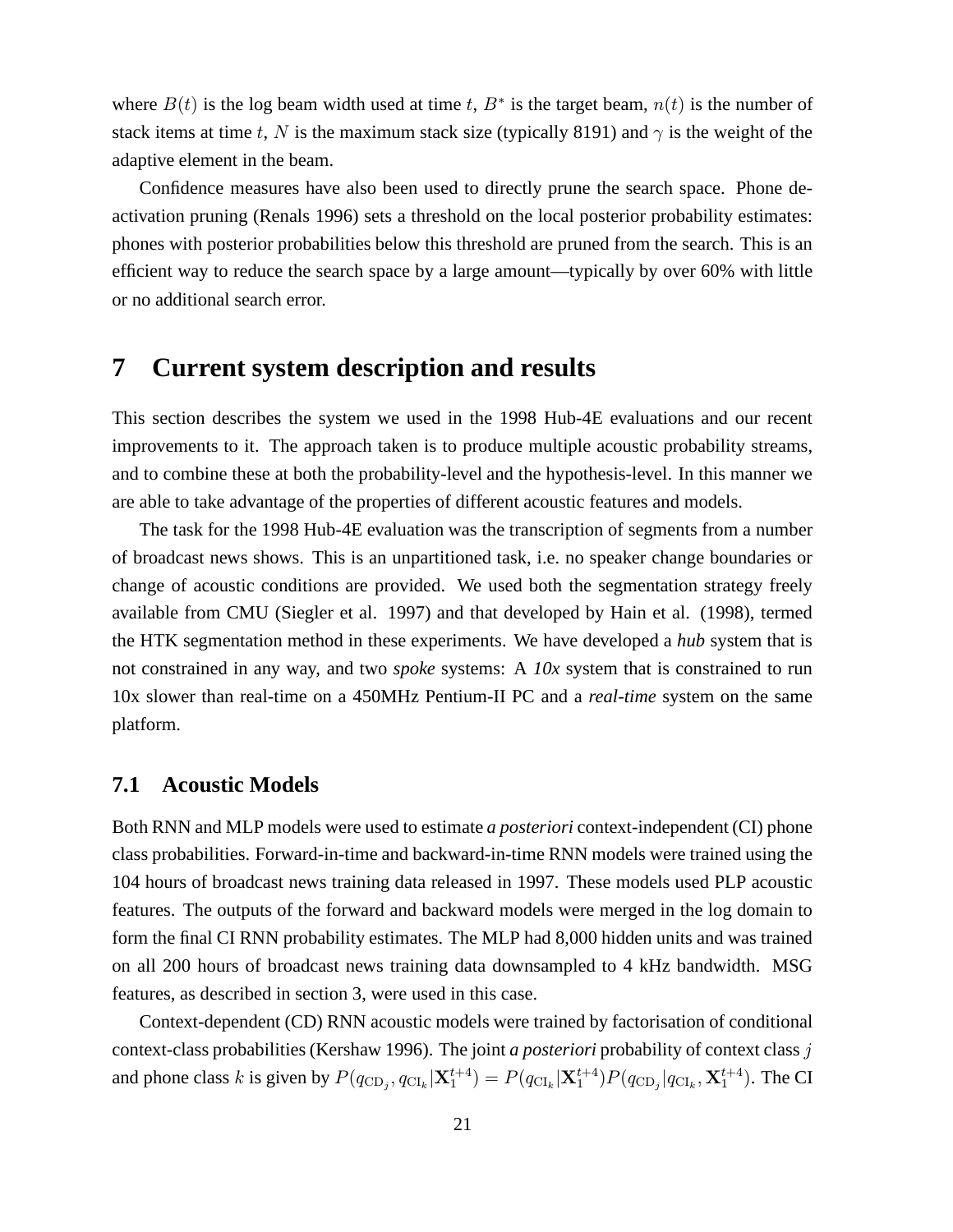RNN was used to estimate the CI phone posteriors,  $P(q_{\text{CI}_k}|\mathbf{X}_1^{t+4})$ , and single-layer perceptrons were used to estimate the conditional context-class posteriors,  $P(q_{CD_j}|q_{CL_k}, \mathbf{X}_1^{t+4})$ .

The input to each of the context-class perceptrons was the internal state of the CI RNN, since it was assumed that the state vector contained all the relevant contextual information necessary to discriminate between different context classes of the same monophone. Phonetic decision trees were used to choose the CD phone classes, and 676 word-internal CD phones were used in the system.

#### **7.2 Language Models and Lexicon**

Around 450 million words of text data were used to generate back-off n-gram language models. Specifically these models were estimated from:

- Broadcast News acoustic training transcripts (1.6M),
- 1996 Broadcast News language model text data (150M),
- LA Times/Washington Post texts (12M), Associated Press World Service texts (100M), NY Times texts (190M)—all from the LDC's 1998 release of North American News text data.

The models were trained using version 2 of the CMU-Cambridge Statistical Language Model Toolkit (Clarkson and Rosenfeld 1997). We built both trigram and four-gram language models for use in the evaluation system. Both these models employed Witten-Bell discounting.

The recognition lexicon contains 65,432 words, including every word that appears in the broadcast news training data. The dictionary was constructed using the phone decision tree smoothed acoustic alignments of section 5.

#### **7.3 The Hub and 10x System**

The hub and 10x systems use the same models and algorithms, and differ only in the levels of pruning applied during the search. Five component connectionist acoustic models were used: CI RNN (forward and backward), CI MLP and CD RNN (forward and backward). These were combined at the frame level by averaging the probability estimates in the log domain as described in Section 2.3. This results in three probability streams as illustrated in figure 8. Combining estimates from models with different feature representations takes advantage of the different information available to the different models. In the same manner it is possible to combine information from multiple decoder streams. Evidence suggests that using different acoustic and/or language models results in systems with different patterns of errors, and that the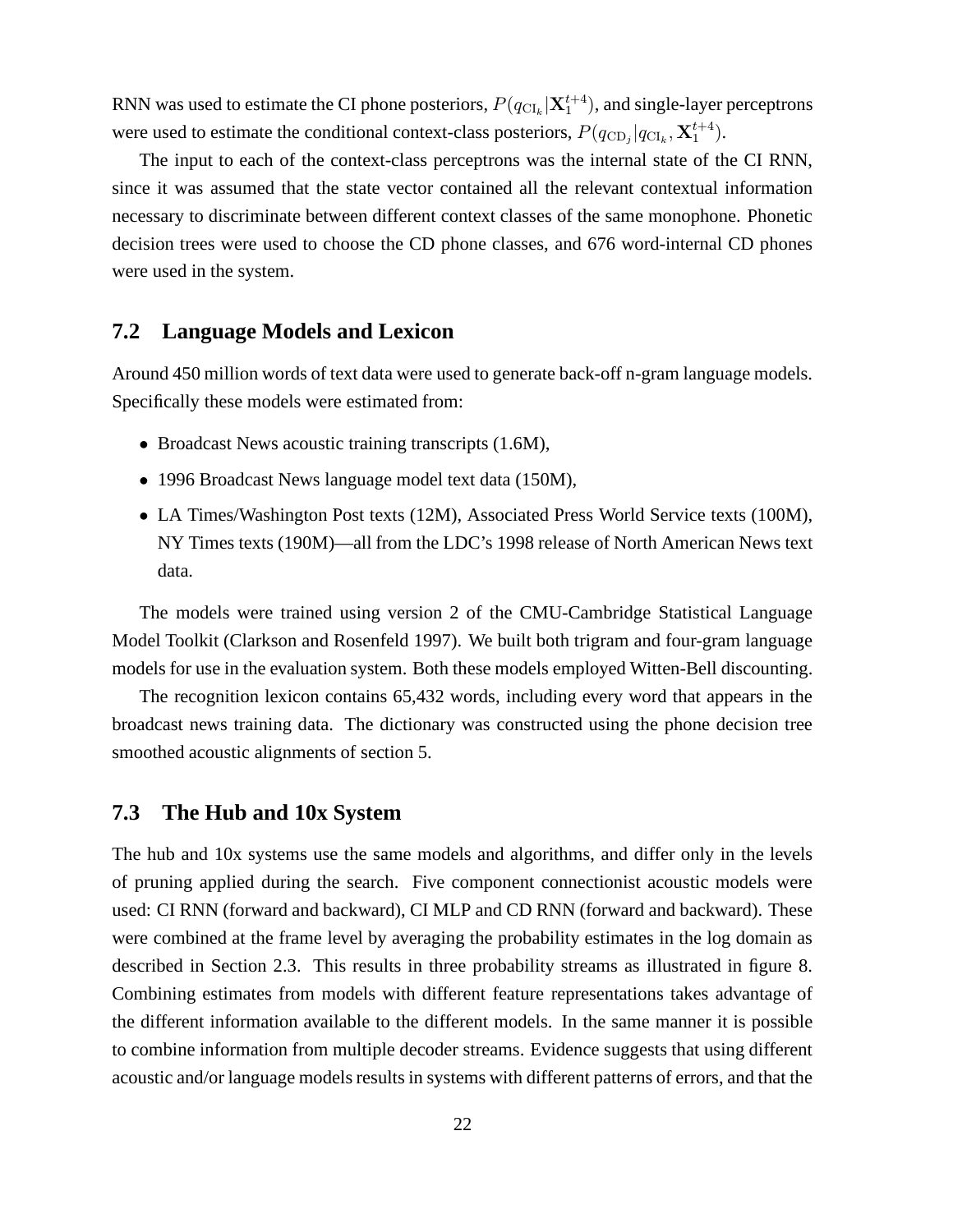| Segmentation | Test Set              | Hub System | 10x System |
|--------------|-----------------------|------------|------------|
| <b>HTK</b>   | h <sub>4</sub> e_98_1 | 21.2%      |            |
| <b>HTK</b>   | h4e_98_2              | 19.6%      |            |
| <b>CMU</b>   | $h4e_98_1$            | 21.9%      | 22.0%      |
| <b>CMU</b>   | h4e_98_2              | 20.3%      | 22.9%      |

Table 4: Results for the Hub and 10x systems on the 1998 Broadcast News evaluation data.

differences can used used to correct some of these errors (Fiscus 1997). To this end the streams were individually decoded, and the resultant hypotheses were merged using the ROVER (recognizer output voting error reduction) system (Fiscus 1997) developed at NIST. The component hypotheses were weighted using the word-level nPP confidence measure (equation 4).

The overall recognition process is shown in figure 8 and can be summarised as follows:

- 1. Automatic data segmentation using the HTK method.
- 2. PLP and MSG feature extraction.
- 3. Generate acoustic probabilities:
	- (a) Forward and backward CI RNN probabilities;
	- (b) Forward and Backward CD RNN probabilities;
	- (c) MLP probabilities.
- 4. Merge acoustic probabilities to produce three final acoustic models:
	- (a) Merged forward and backward CI RNN and MLP probabilities;
	- (b) Merged forward and backward CD RNN probabilities;
	- (c) MLP probabilities.
- 5. Decode with a four-gram language model using the CHRONOS stack decoder generating confidence measures
- 6. Combine hypotheses (using ROVER with confidence-weighting) to produce the final system hypothesis.

The results of this system are shown in table 4. This table suggests that the differences in segmentation strategy have a greater effect than the tighter pruning for the 10x system. However, both changes are very small and both together amount to only a 5–15% relative increase in the number of errors.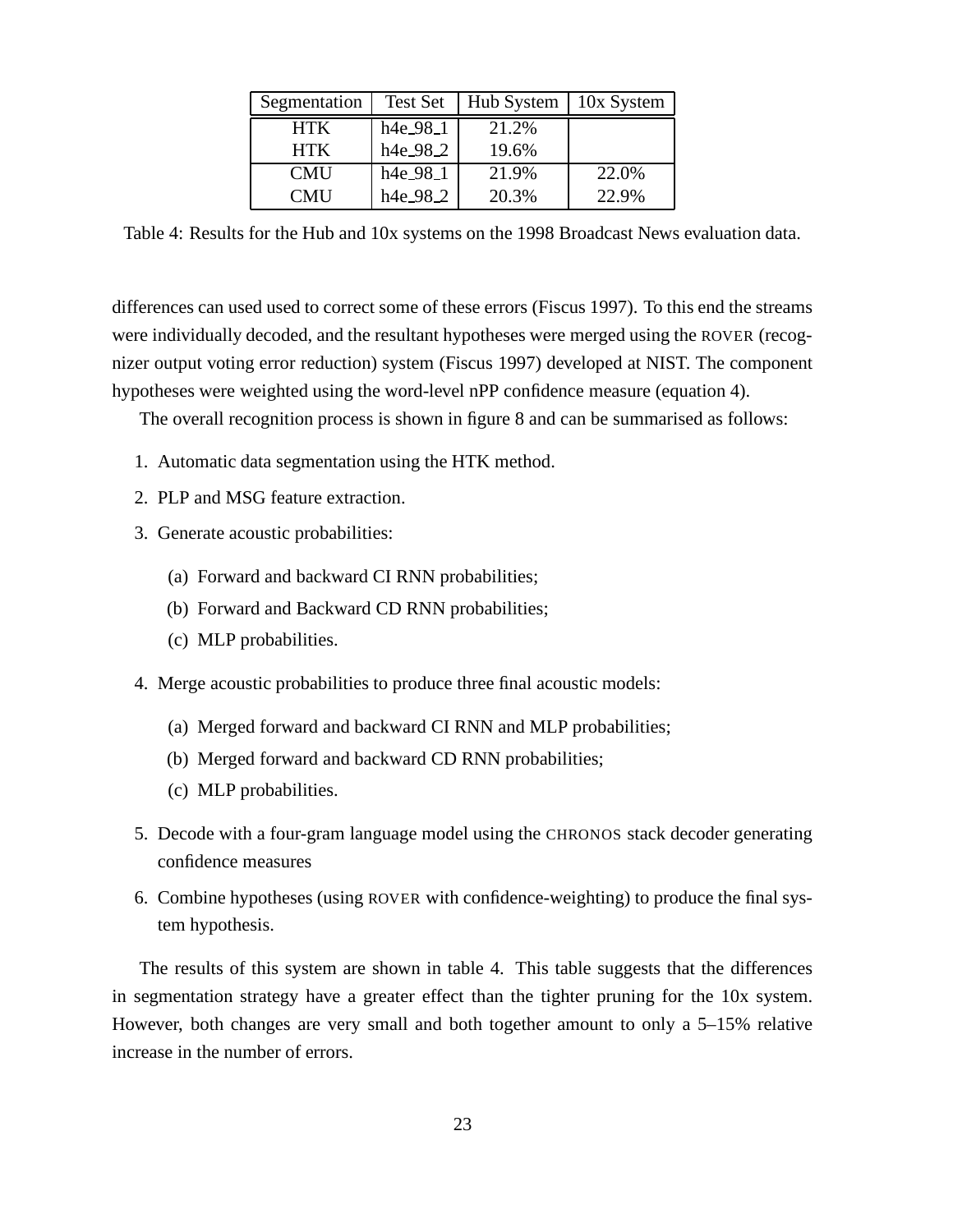

Figure 8: Schematic of the SPRACH Hub-4E Transcription System.

### **7.4 A Real-Time System**

We have developed a real-time system by using only the context-independent RNNs in the Hub-4E system. This system has the following features:

- CMU segmentation.
- PLP acoustic features.
- Forward and backward context-independent RNN acoustic models. No MLP or contextdependent models are used.
- CHRONOS decoder.
- Trigram or four-gram language models.

The word error rate and timings for each stage of the real-time system are shown in Table 5.

It is encouraging that the single pass decode with a four-gram language model takes only about 10% longer than the trigram language model.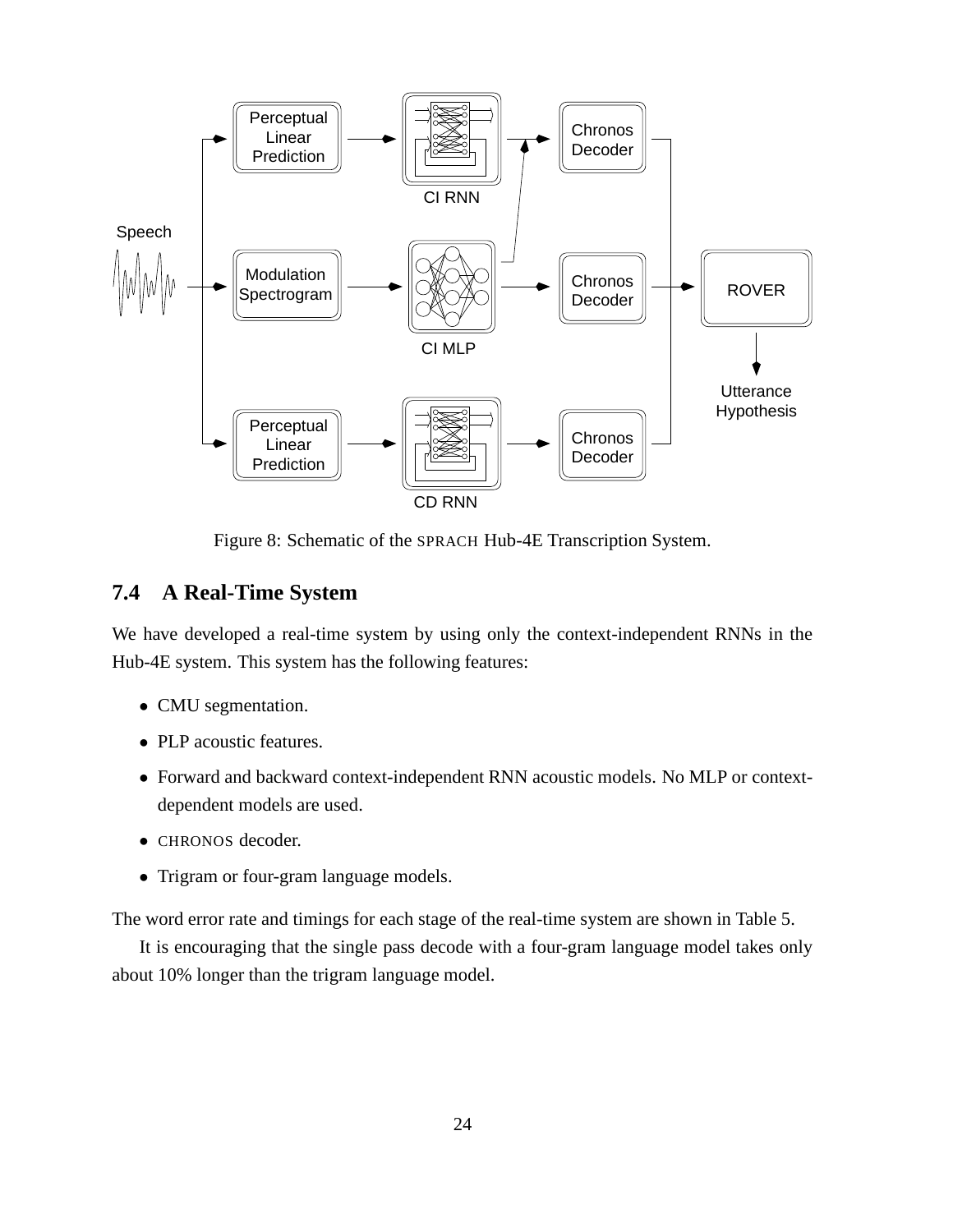|                        | h4e_98_1    | $h4e_98_2$  |
|------------------------|-------------|-------------|
| Operation              | x real-time | x real-time |
| Segmentation           | 0.10        | 0.10        |
| Feature extraction     | 0.07        | 0.07        |
| Acoustic probabilities | 0.17        | 0.18        |
| Search (trigram)       | 0.63        | 0.59        |
| Search (four-gram)     | 0.72        | 0.66        |
| Total (trigram)        | 0.97        | 0.92        |
| Total (four-gram)      | 1.07        | 1.01        |
| <b>Word Error Rate</b> | h4e_98_1    | h4e_98_2    |
| Trigram system         | 27.2        | 25.9        |
| four-gram system       | 26.8        | 25.2        |

Table 5: Results for the real-time system.

### **8 Conclusions**

This paper has presented several developments to a connectionist speech recognition system. The most salient aspect of the system is the connectionist acoustic model that provides a stream of local phone class posterior probability estimates. This acoustic model is well suited to the incorporation of large amounts of temporal context as well as experimental features with unknown statistical behavior (such as those described in section 3), and we have found that our system performs well using a simple stream of monophone probabilities. The availability of this local posterior probability stream has allowed us to investigate several new approaches to the components of an LVCSR system.

Firstly, the posterior probability stream has proved amenable to the combination of a complementary set of acoustic features and phone classifier architectures. A considerable benefit was obtained through merging the outputs of component connectionist networks via logdomain averaging at the frame level. The most accurate performance was achieved using RNNs trained forward and backward in time on PLP features, and an MLP using MSG features; the MSG stream provided particular gains for acoustics outside of the studio-quality F0 condition.

A computationally efficient search algorithm is especially important for the Broadcast News domain as the recognizer is not only expected to operate under more challenging acoustic conditions, but may also be applied to very long, unsegmented recordings. We have described two novel search algorithms based upon a stack decoder. In addition to the advantages inherent to stack decoding, these algorithms have been able to exploit the stream of local posterior probabilities for pruning the search. A consequence of these decoder advances is that our system is able to operate in real time with reasonable memory requirements—a feature we have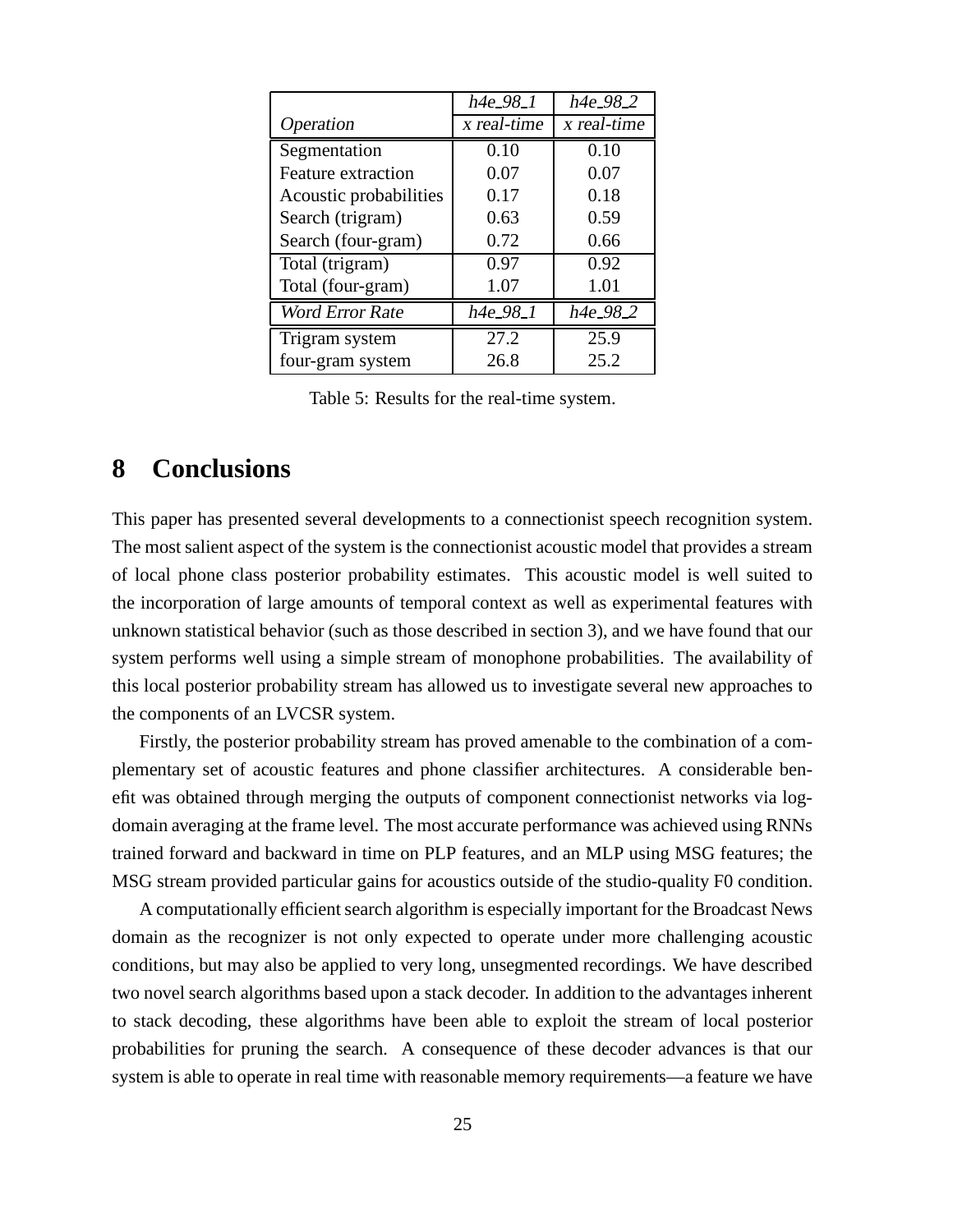found useful as we move to decoding large quantities of audio data for information retrieval and extraction tasks. At the addition of modest computational expense, we have found small performance gains through the use of four-gram language models.

Local phone class posterior probability estimates have proven to be a good basis for measures of confidence. The availability of these measures at the frame-, phone-, word- and utterance-levels coupled with their explicit link to the recognition models may well prove useful for distinguishing between decoding errors due to unclear acoustics and those due to mismatched pronunciation models. We have presented results that indicate that for the task of utterance verification on Broadcast News data these measures perform at least as well as the more conventional lattice density measure that is derived from both the acoustic and language models. These confidence measures were shown to be useful for the tasks of filtering 'unrecognisable' acoustics from the input to a recognizer and for evaluating alternative baseforms in an automatic pronunciation learning process. Maintaining an up to date vocabulary is clearly beneficial in the Broadcast News domain, and we have presented a set of techniques for both improving the pronunciation models of words existing in the vocabulary and for learning the pronunciations of novel words. Given appropriate acoustic data, these techniques should allow the construction of an automatically-updated pronunciation lexicon that can track a changing vocabulary without manual intervention.

A system based on these techniques was included in the 1998 Hub-4E evaluations. Its word error rate was relatively some 30% higher than the best-performing systems, much of which may be attributed to the absence of any local adaptation to speaker characteristics and acoustic conditions in the test or training data. Partially, this is because we chose to focus on other areas, but it should be noted that while the generative HMM approach estimates a joint distribution over all variables, the connectionist approach does not estimate the distribution of the acoustic data. A consequence of this is that Gaussian mixture-based HMM systems are very amenable to local adaptation through schemes such as maximum likelihood linear regression (MLLR) (Leggetter and Woodland 1995), which cannot be applied to connectionist systems. Current approaches to connectionist speaker adaptation are based on gradient-descent (Neto et al. 1995), although Fritsch et al. (1998) have recently presented a promising method using a somewhat different connectionist acoustic model.

The complete recognizer was easily adapted to run within 10x slower than real-time, and a fully real-time system was possible with only about a 25% relative increase in word errors.

In summary we have outlined a simple, efficient speech recognition system based on a connectionist acoustic model. This single departure from traditional HMM techniques has prompted us to explore several new approaches to the various components of an LVCSR sys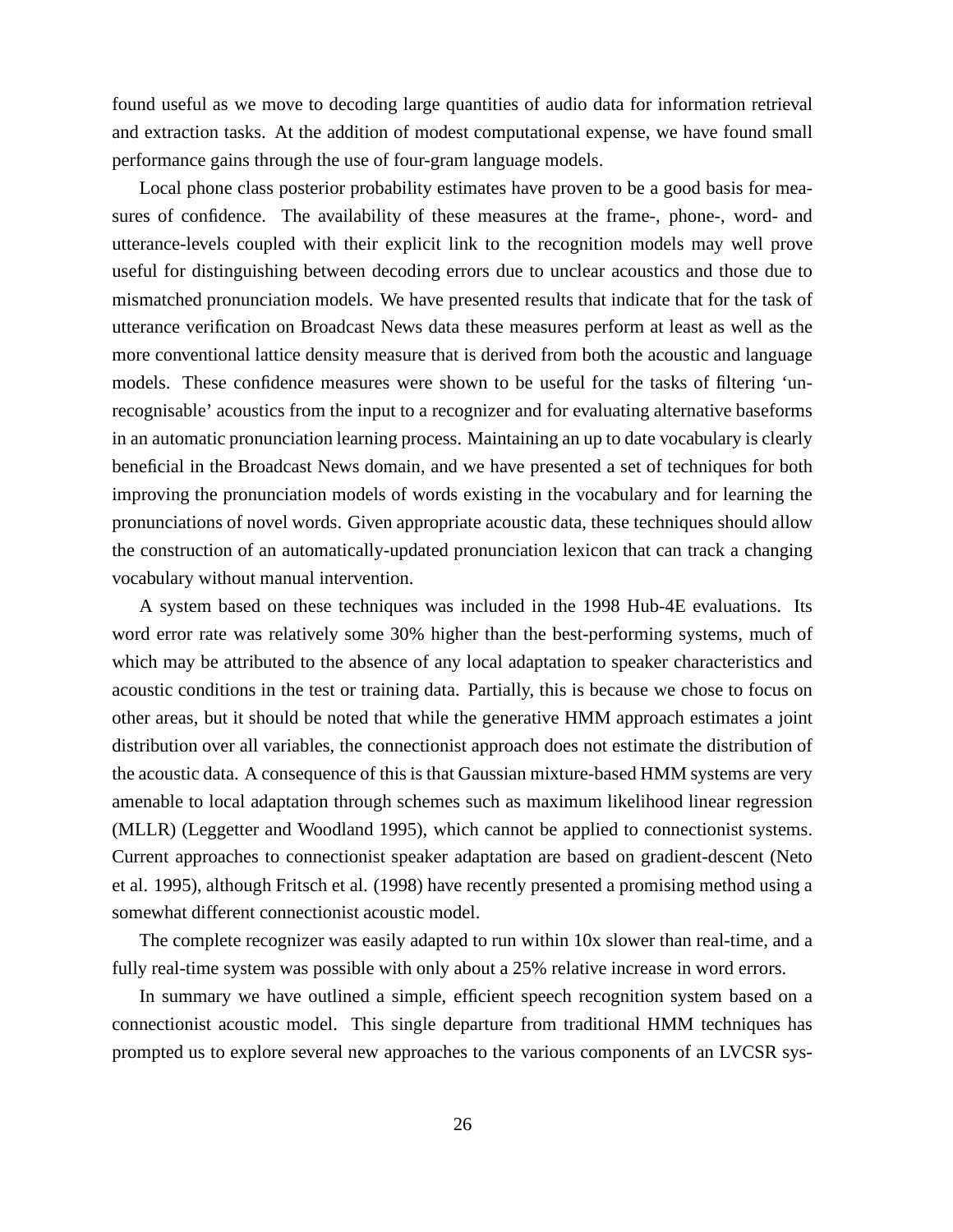tem. Our results suggest that these methodologies are well suited to the challenges presented by the Broadcast News domain.

# **Acknowledgments**

We would like to thank Brian Kingsbury for developing the MSG features used in this work, and James Christie, Yoshi Gotoh, Adam Janin and Nelson Morgan for their numerous contributions to the Broadcast News project. This research was supported by the ESPRIT Long Term Research Project SPRACH (EP20077).

### **References**

- Barker, J., G. Williams, and S. Renals (1998). Acoustic confidence measures for segmenting broadcast news. In *Proceedings of the International Conference on Spoken Language Processing*, pp. 2719–2722.
- Bernardis, G. and H. Bourlard (1998). Improving posterior confidence measures in hybrid HMM/ANN speech recognition systems. In *Proceedings of the International Conference on Spoken Language Processing*, pp. 775–778.
- Bourlard, H., B. D'hoore, and J.-M. Boite (1994). Optimizing recognition and rejection performance in wordspotting systems. In *Proceedings of the IEEE International Conference on Acoustics, Speech, and Signal Processing*, pp. 373–376.
- Bourlard, H. and N. Morgan (1994). *Continuous Speech Recognition: A Hybrid Approach*. Kluwer Academic Publishers.
- Bourlard, H. and N. Morgan (1996). Hybrid connectionist models for continuous speech recognition. In C.-H. Lee, F. K. Soong, and K. K. Paliwal (Eds.), *Automatic Speech and Speaker Recognition: Advanced Topics*, Chapter 11, pp. 259–283. Kluwer Academic Publishers.
- Clarkson, P. and R. Rosenfeld (1997). Statistical language modeling using the CMU-Cambridge toolkit. In *Eurospeech-97*, pp. 2707–2710.
- Cook, G., D. Kershaw, J. Christie, and A. Robinson (1997, February). Transcription of broadcast television and radio news: The 1996 Abbot system. In *Proceedings of DARPA Speech Recognition Workshop*, pp. 79–84. Morgan Kaufmann.
- Cook, G. and T. Robinson (1998). Transcribing broadcast news witht the 1997 ABBOT system. In *Proceedings of the IEEE International Conference on Acoustics, Speech, and Signal Processing*, pp. 917–920.
- Cox, S. and R. Rose (1996). Confidence measuresfor the SwitchBoard database. In *Proceedings of the IEEE International Conference on Acoustics, Speech, and Signal Processing*, pp. 511–514.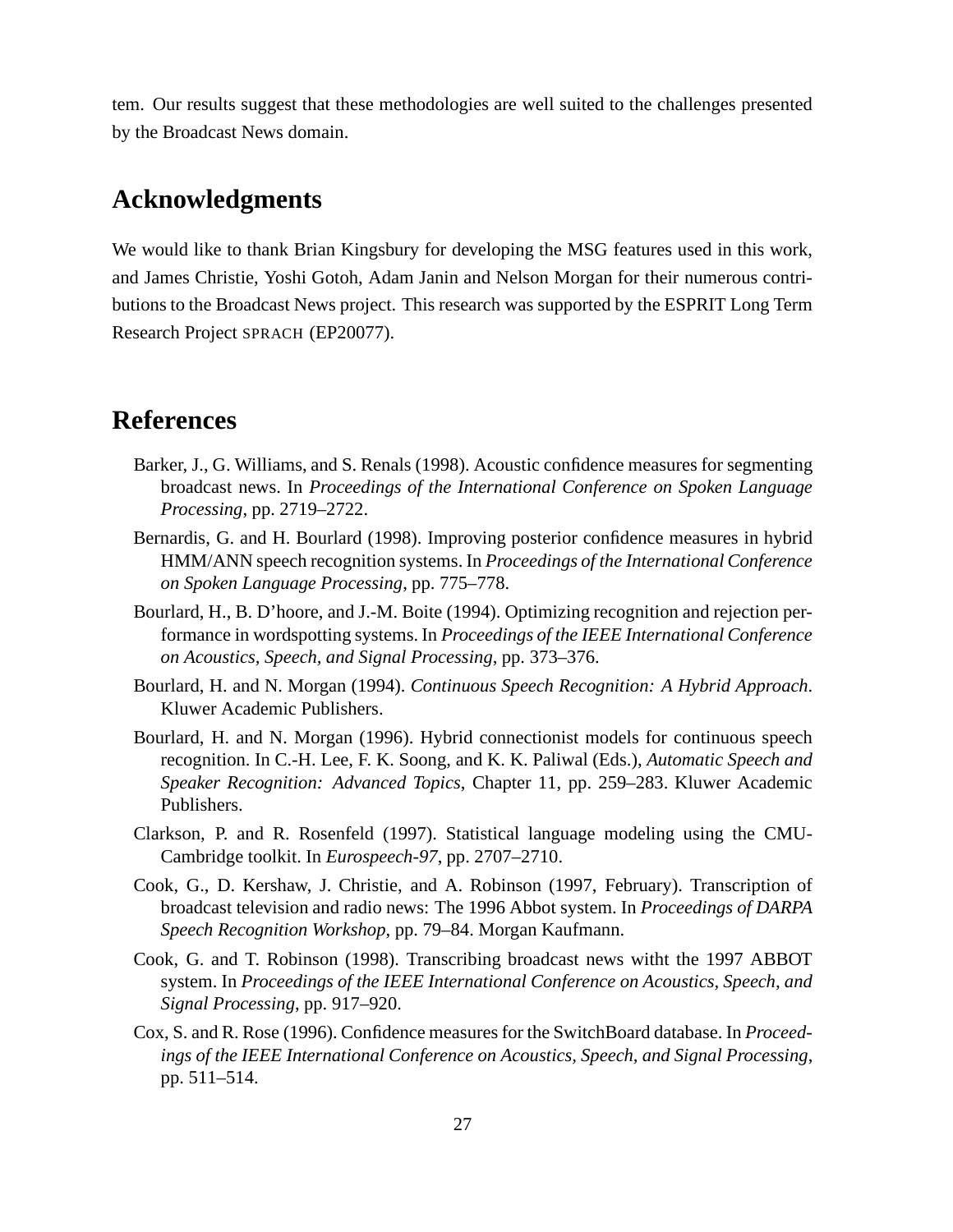- Eide, E., H. Gish, P. Jeanrenaud, and A. Mielke (1995). Understanding and improving speech recognition performance through the use of diagnostic tools. In *Proceedings of the IEEE International Conference on Acoustics, Speech, and Signal Processing*, pp. 221–224.
- Finke, M. and A. Waibel (1997). Speaking mode dependent pronunciation modeling in large vocabu lary conversational speech recognition. In *Eurospeech-97*, pp. 2379–2382.
- Fiscus, J. (1997). A post-processing system to yield reduced word error rates: Recognizer output voting error reduction (ROVER). In *IEEE Workshop on Automatic Speech Recognition and Understanding*.
- Fosler-Lussier, E. and G. Williams (1999). Not just what, but also when: Guided automatic pronunciation modeling for broadcast news. In *Proceedings of the DARPA Broadcast News Workshop*.
- Fosler-Lussier, J. E. (1999). *Dynamic Pronunciation Models for Automatic Speech Recognition*. Ph. D. thesis, University of California, Berkeley.
- Fritsch, J., M. Finke, and A. Waibel (1998). Effective structural adaptation of LVCSR systems to unseen domains using hierarchical connectionist acoustic models. In *Proceedings of the International Conference on Spoken Language Processing*.
- Gopalakrishnan, P. S., L. R. Bahl, and R. L. Mercer (1995). A tree-search strategy for large vocabulary continuous speech recognition. In *Proceedings of the IEEE International Conference on Acoustics, Speech, and Signal Processing*, pp. 572–575.
- Hain, T., S. Johnson, A. Tuerk, P. Woodland, and S. Young (1998). Segment generation and clustering in the HTK broadcast news transcription system. In *Proceedings of the Broadcast News Transcription and Understanding Workshop*, pp. 133–137.
- Hermansky, H. (1990). Perceptual linear predictive (PLP) analysis of speech. *Journal of the Acoustical Society of America 87*, 1738–1752.
- Hermansky, H. and N. Morgan (1994). RASTA processing of speech. *IEEE Transactions on Speech and Audio Processing 2*(4), 578–589.
- Hetherington, L. (1995). New words: Effect on recognition performance and incorporation issues. In *Eurospeech-95*, pp. 1645–1648.
- Hochberg, M. M., S. J. Renals, A. J. Robinson, and G. D. Cook (1995). Recent improvements to the ABBOT large vocabulary CSR system. In *Proceedings of the IEEE International Conference on Acoustics, Speech, and Signal Processing*, pp. 401–404.
- Jelinek, F. (1969). Fast sequential decoding algorithm using a stack. *IBM Journal of Research and Development 13*, 675–685.
- Kershaw, D. (1996). *Phonetic Context-Dependency in a Hybrid ANN/HMM Speech Recognition System*. Ph. D. thesis, Cambridge University Engineering Department.
- Kingsbury, B. E. D. (1998). *Perceptually-inspired Signal Processing Strategies for Robust Speech Recognition in Reverberant Environments*. Ph. D. thesis, University of California, Berkeley, CA.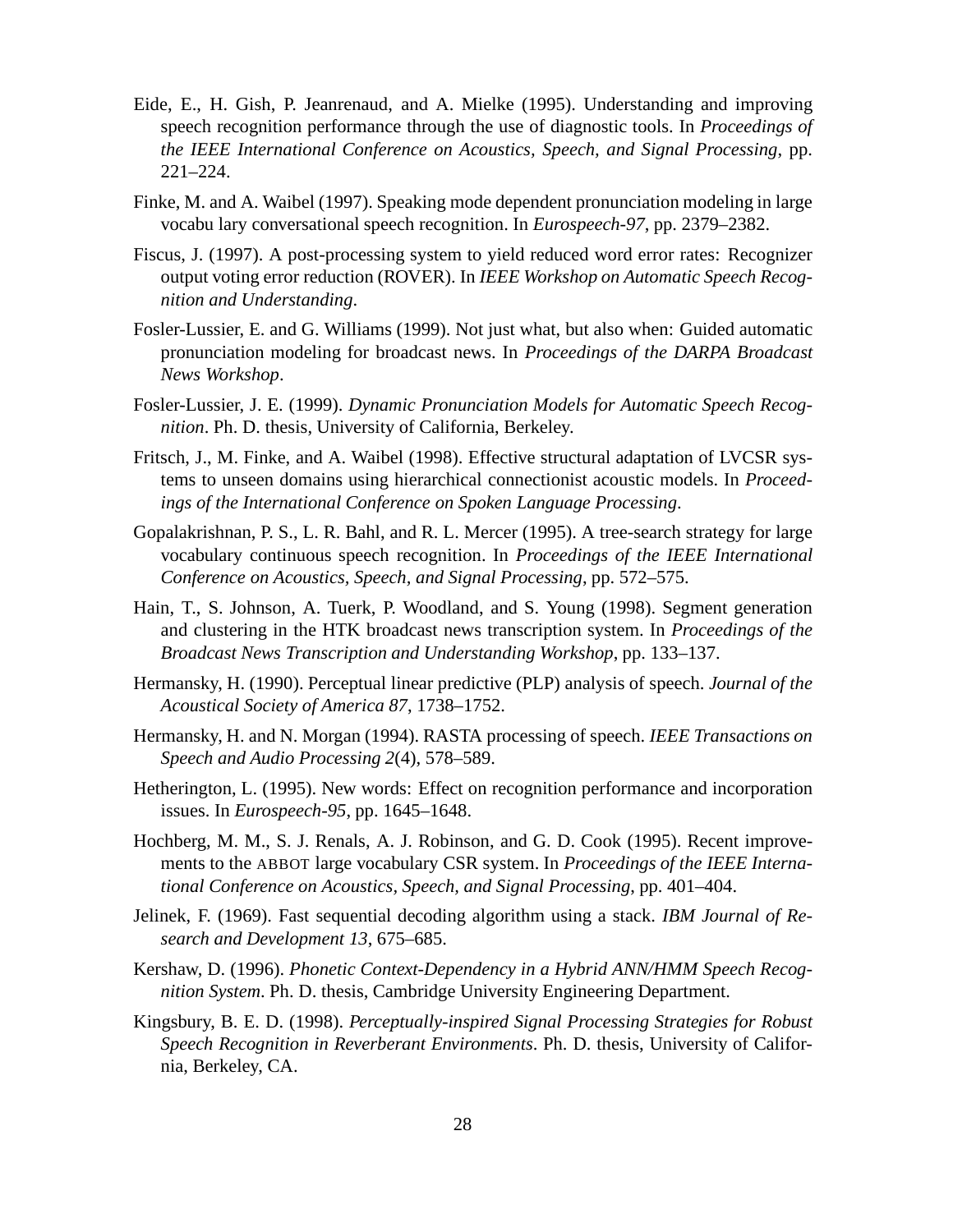- Kingsbury, B. E. D., N. Morgan, and S. Greenberg (1998). Robust speech recognition using the modulation spectrogram. *Speech Communication 25*, 117–132.
- Kohlrausch, A., D. Püschel, and H. Alphei (1992). Temporal resolution and modulation analysis in models of the auditory system. In M. E. H. Schouten (Ed.), *The Auditory Processing of Speech: From Sounds to Words*, pp. 85–98. Berlin, Germany: Walter de Gruyter and Co.
- Leggetter, C. and P. Woodland (1995). Maximum likelihood linear regression for speaker adaptation of continuous density hidden markov models. *Computer Speech and Language 9*, 171–186.
- Lowerre, B. and R. Reddy (1980). The Harpy speech understanding system. In W. A. Lea (Ed.), *Trends in Speech Recognition*. Prentice Hall.
- Lucassen, J. and R. Mercer (1984). An information theoretic approach to the automatic determination of phonemic baseforms. In *Proceedings of the IEEE International Conference on Acoustics, Speech, and Signal Processing*, pp. 42.5.1–4.
- Morgan, N., J. Beck, P. Kohn, J. Bilmes, E. Allman, and J. Beer (1992). The Ring Array Processor (RAP): A multiprocessing peripheral for connectionist applications. *Journal of Parallel and Distributed Computing 14*, 248–259.
- Neti, C., S. Roukos, and E. Eide (1997). Word-based confidence measures as a guide for stack search in speech recognition. In *Proceedings of the IEEE International Conference on Acoustics, Speech, and Signal Processing*, pp. 883–886.
- Neto, J., L. Almeida, M. Hochberg, C. Martins, L. Nunes, S. Renals, and A. Robinson (1995). Speaker adaptation for hybrid HMM-ANN continuous speech recognition system. In *Eurospeech-95*, pp. 2171–2174.
- Nilsson, N. J. (1971). *Problem Solving Methods of Artificial Intelligence*. New York: McGraw-Hill.
- Odell, J. J. (1995). *The Use of Context in Large Vocabulary Speech Recognition*. Ph. D. thesis, University of Cambridge.
- Pallett, D. (2000). The broadcast news task (fix). *Speech Communication*. Submitted to this issue.
- Paul, D. B. (1992). An efficient  $A^*$  stack decoder algorithm for continuous speech recognition with a stochastic language model. In *Proceedings of the IEEE International Conference on Acoustics, Speech, and Signal Processing*, pp. 25–28.
- Renals, S. (1996). Phone deactivation pruning in large vocabulary continuous speech recognition. *IEEE Signal Processing Letters 3*, 4–6.
- Renals, S. and M. Hochberg (1995). Efficient search using posterior phone probability estimates. In *Proceedings of the IEEE International Conference on Acoustics, Speech, and Signal Processing*, pp. 596–599.
- Renals, S. and M. Hochberg (1999). Start-synchronous search for large vocabulary continuous speech recognition. *IEEE Transactions on Speech and Audio Processing 7*, 542–553.